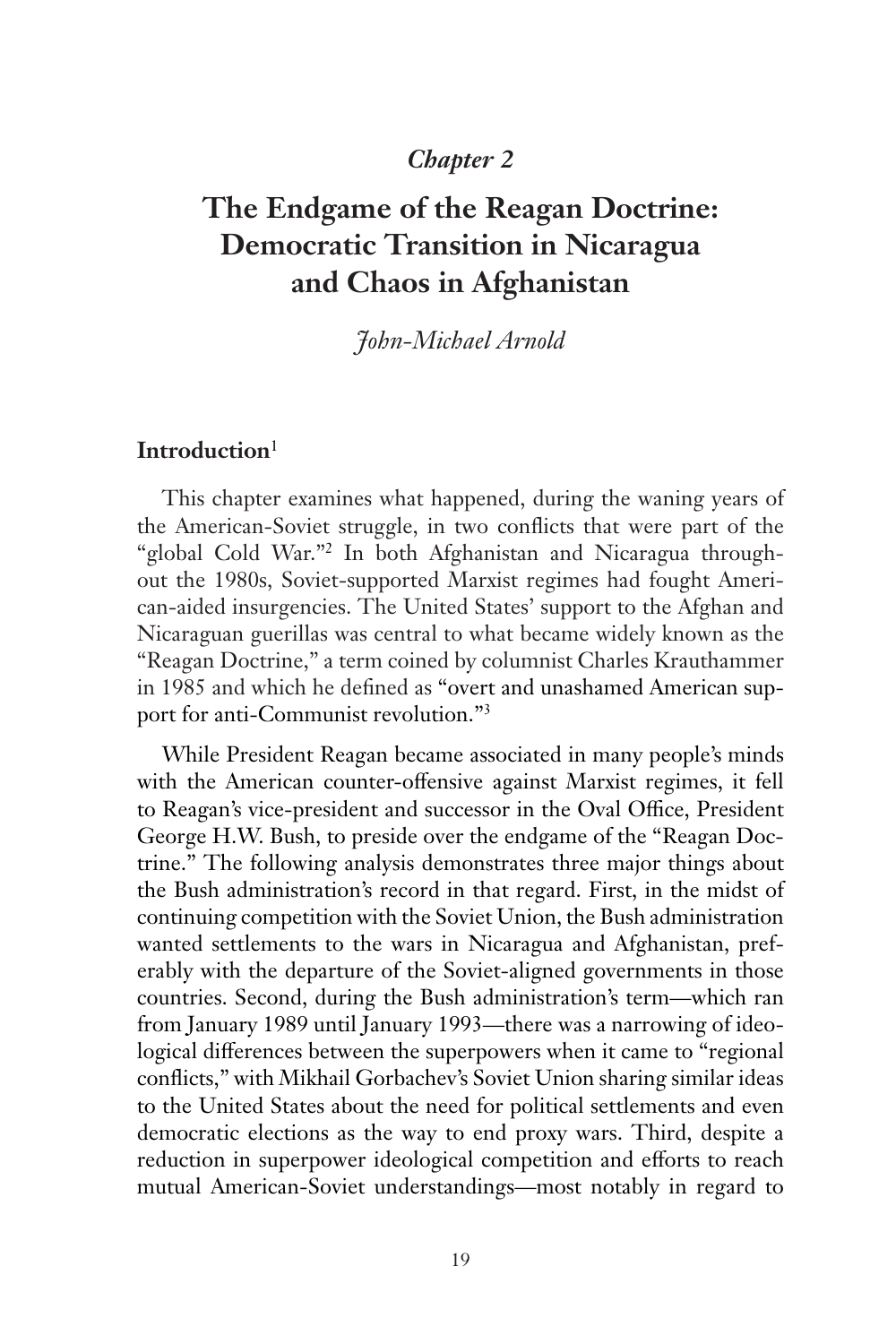Afghanistan—a narrowing of superpower differences was not enough to guarantee a cessation of all regional conflicts. While the war in Nicaragua concluded with a political settlement and a democratic transition in 1990, the war in Afghanistan raged on, leaving the country to become a failed state and the source of new post-Cold War threats.

After providing an overview of American support to the anti-communist insurgencies in Afghanistan and Nicaragua, the heart of this chapter examines the Bush administration's policy approach towards the two countries and shows how events in them played out in markedly different ways. The conclusion reflects upon why the Nicaraguan and Afghan wars followed distinct trajectories during the closing stages of the Cold War.

### **An Overview of American Support to the Afghan and Nicaraguan Insurgencies**

By the close of the 1970s, as Hal Brands writes, "the Cold War was frequently feared to be tilting in Moscow's direction, amid a major Soviet military buildup and a string of Kremlin advances—and American defeats—in the Third World."4 The year 1979 was truly disastrous for the United States.<sup>5</sup> In January, the American-aligned Shah of Iran was deposed by a revolution. In July, the Marxist-Leninist Sandinista National Liberation Front seized power in Nicaragua by overthrowing another U.S. ally, Anastasio Somoza Debayle, whose family had ruled that country repressively since 1936. In November 1979, Iranian hardliners took 52 Americans hostage in Tehran. On December 24, the Soviet Union invaded Afghanistan. The Kremlin embarked on that venture to change the leader of the People's Democratic Party of Afghanistan (PDPA) and more broadly to shore up the party's rule.6 The communist PDPA had seized power in an April 1978 coup but, by the following year, its position was imperiled by widespread domestic opposition and infighting between its own factions.7

Several days after Soviet forces entered Afghanistan, U.S. President Jimmy Carter signed a covert action "finding"—an approval required by American law for such operations—that authorized the CIA to "provide lethal military equipment either directly or through third countries to the Afghan opponents of the Soviet intervention in Afghani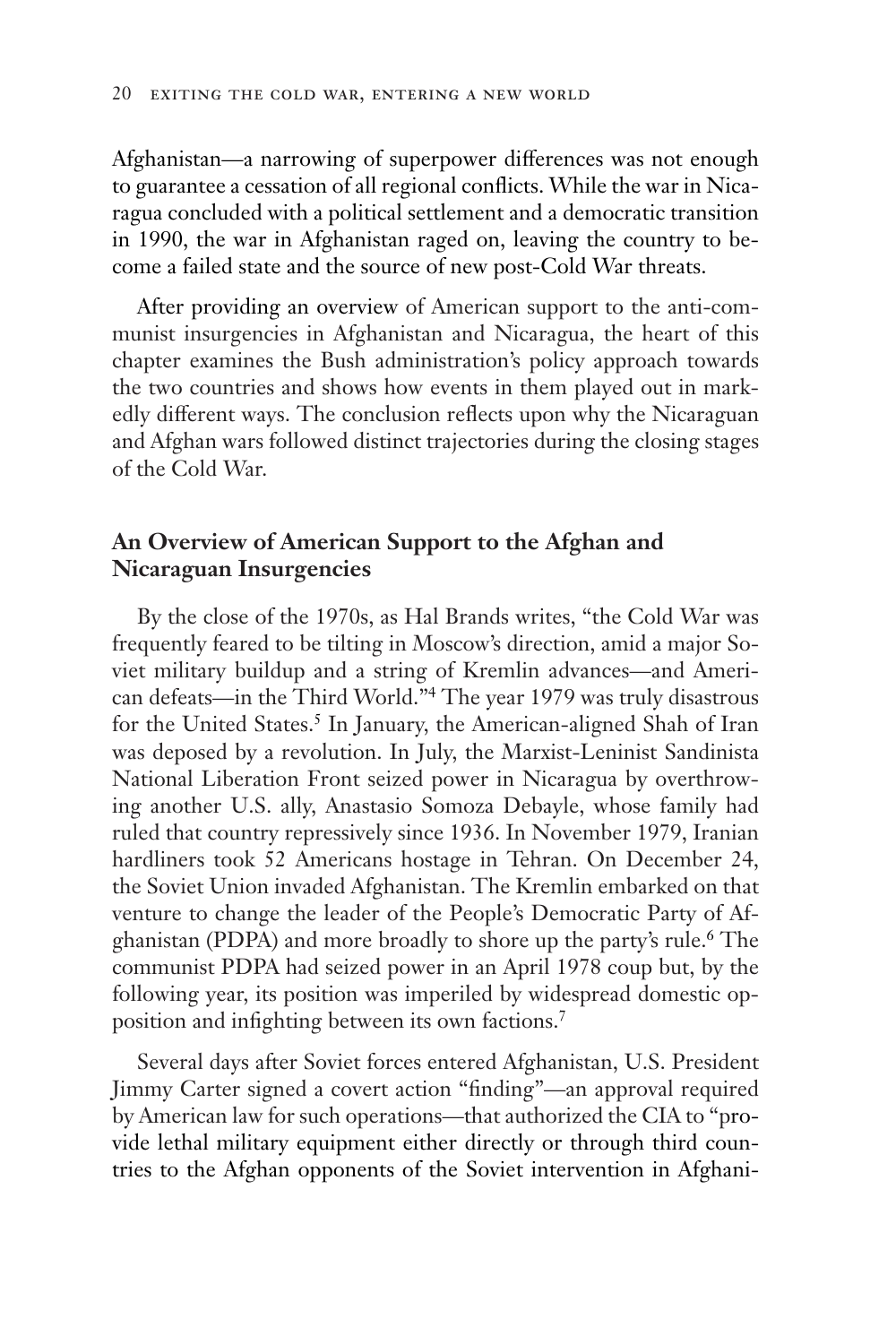stan."8 By the time Carter left office in January 1981, the United States had provided the Afghan resistance with approximately \$30 million, in nominal dollars, of military assistance.<sup>9</sup> The CIA provided weapons and materiel to Pakistan's Inter-Services Intelligence agency (ISI), who passed them along to the Afghan mujahedin.<sup>10</sup> That anti-Soviet resistance movement was a fragmented one; seven political leaders were based in Peshawar, Pakistan, while numerous commanders led the war effort in Afghanistan.<sup>11</sup>

Under Ronald Reagan, the years between 1981 and 1984 saw the United States contribute a steadily increasing quantity of weaponry and other support to the mujahedin. The year 1985 was a watershed, however, because from then on the United States dramatically ramped up both the scale and the technological quality of its assistance.<sup>12</sup> Overall, from December 1979 until the USSR's departure from Afghanistan in February 1989, the United States provided around \$2 billion in support to the mujahedin, in nominal dollars, equivalent to over \$4 billion today.<sup>13</sup> One reason why the Afghan resistance received so much material aid was because the effort enjoyed bipartisan and wide-ranging support among U.S. policymakers and politicians.

The same was not true of the Reagan administration's support for the Nicaraguan contras, which precipitated a huge political fight in Washington D.C. In their successful quest for power in Nicaragua, the Sandinistas had benefitted from Cuban assistance. They had also allied with a broad coalition that was drawn from across Nicaraguan society and that included private sector representatives as well as moderate political groups that opposed the Somoza regime.14 Once in power, the Sandinistas pushed many members of that coalition aside.<sup>15</sup> Additionally, they began providing arms to Marxist guerillas in El Salvador.<sup>16</sup> On December 1, 1981, President Reagan authorized the CIA to aid an armed opposition movement, writing in his diary that "we're proceeding with covert activity in Nicaragua to shut off supplies to the Guerillas in El Salvador."17 Initially, the anti-Sandinista rebels—who became known as the "contras," short for *contrarevolucionarios*—numbered only around 500 fighters, most of whom were former soldiers from Somoza's military.18

The Reagan administration's goals expanded over time. In September 1983, the president stipulated, as part of a new covert action "find-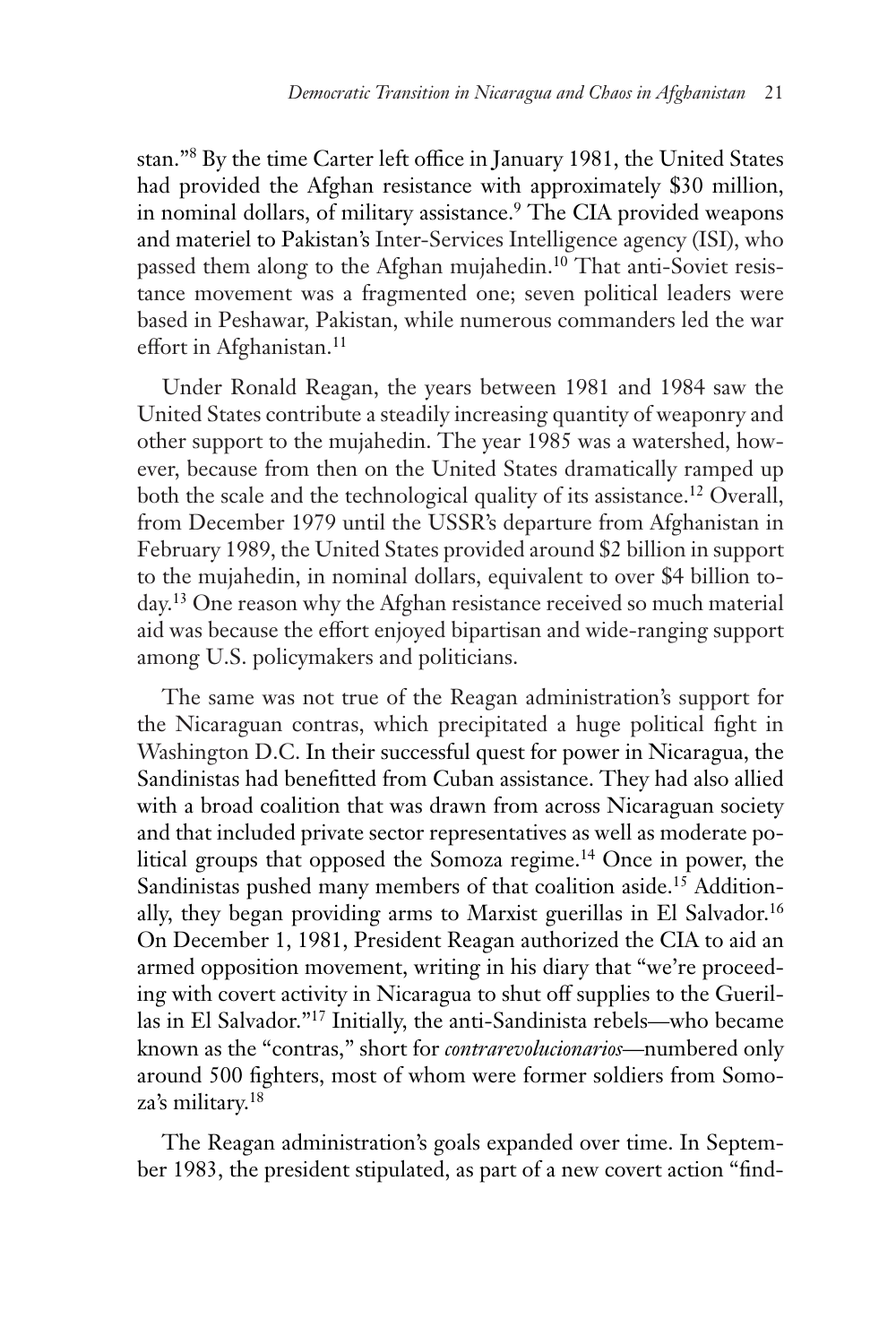ing," that American support for the contras would continue until the Sandinista regime demonstrated "a commitment to provide amnesty and nondiscriminatory participation in the Nicaraguan political process by all Nicaraguans."19 Meanwhile, the contras' ranks also grew; by 1987, they had around 18,000 fighters, compared to the 70,000-strong Sandinista army.<sup>20</sup> Reflecting their numerical inferiority, the contras waged an insurgency. They used camps in Honduras, from where they could deploy into Nicaragua to conduct guerilla operations, and the United States provided them with weapons and training suited to that style of warfare.<sup>21</sup>

From late 1982 onwards, the U.S. Congress took numerous votes on whether to continue aiding the contras. In 1984, congressional opponents of supporting the rebels—led by Representative Edward Boland, a Democrat and chairman of the House Intelligence Committee—passed a ban on helping the contras. President Reagan signed it into law because it was attached to a critically-important piece of legislation.22 After the president's November 1984 re-election, Reagan's administration began efforts to persuade Congress to rescind the prohibition, including by linking the contras' war with those of other anti-communist insurgencies. In his February 6, 1985 State of the Union address, Reagan declared that:

We must not break faith with those who are risking their lives—on every continent, from Afghanistan to Nicaragua—to defy Soviet-supported aggression and secure rights which have been ours from birth.23

Several weeks later, Secretary of State George Shultz delivered a speech in which he argued that the United States had a "moral responsibility" to support "popular insurgencies against communist domination."24 Peter Rodman, who served in Shultz's State Department, later noted that the president's and secretary of state's remarks represented "an attempt to get the glow of the popular cause (the Afghans) to rub off onto the unpopular one (the Contras)."25 Within that context, in April 1985, Charles Krauthammer coined the term "Reagan Doctrine."26

In June 1985, Congress voted to restore aid to the contras—albeit of an expressly non-lethal form. The decision followed a good Republican performance in the 1984 elections, which frightened some political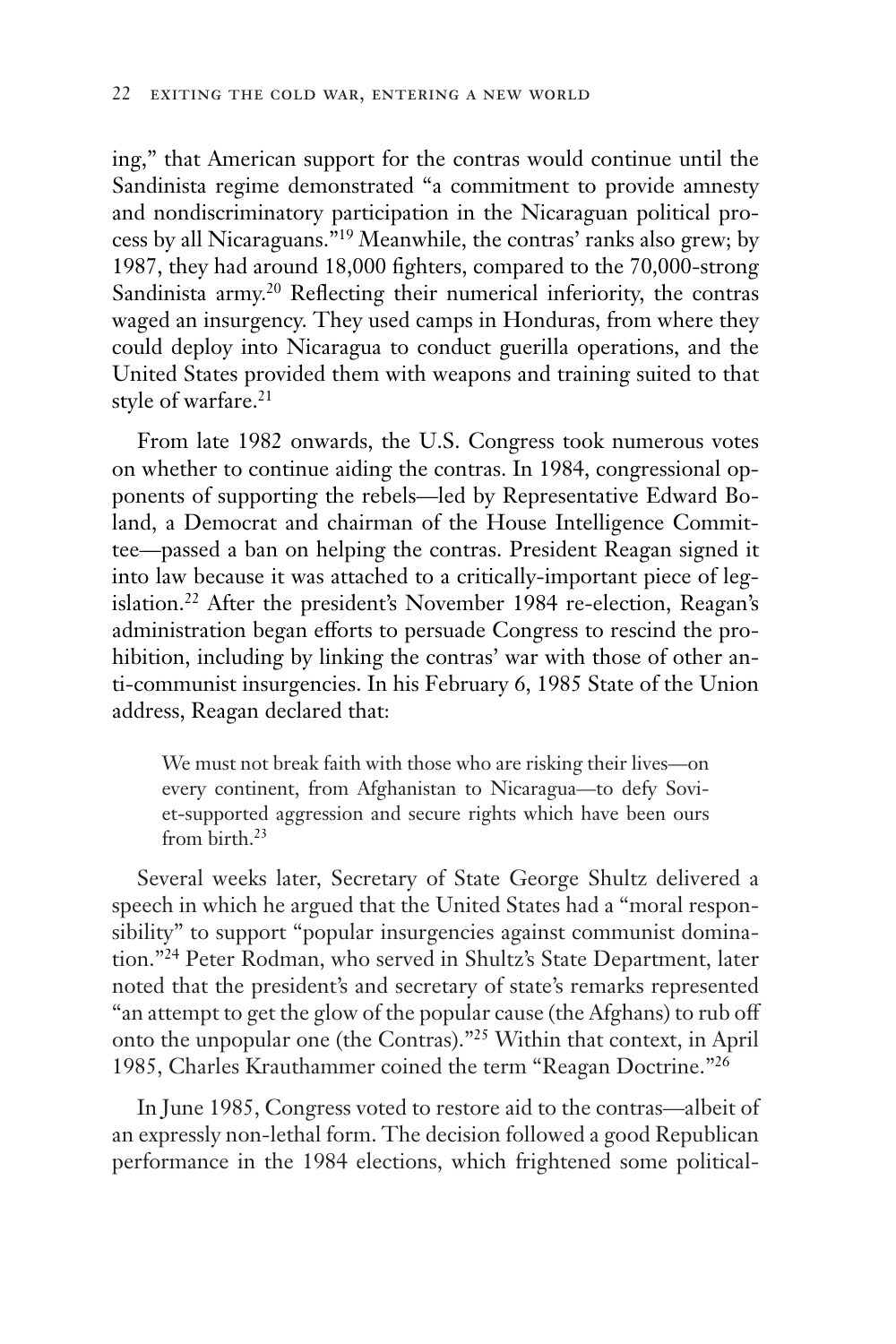ly-vulnerable Democrats into backing the contras, as well as increasing evidence about the Sandinistas' repression and close links to the USSR.27 One year later, in June 1986—following Sandinista military operations against rebel camps inside Honduras and after concerted lobbying by the administration—Congress even approved a resumption of lethal aid, totaling \$70 million, to the contras.<sup>28</sup>

The administration's Nicaragua policy, however, soon became mired in scandal. After a series of press revelations, in late November 1986 the U.S. attorney general made a stunning announcement. Earlier that year, while a congressional ban on lethal assistance was still in effect, Lieutenant Colonel Oliver North of the National Security Council (NSC) staff had funneled some proceeds from secret arms sales to Iran to the Nicaraguan rebels.29 In the aftermath of the "Iran-contra" scandal and the 1986 elections—when Democrats won control of both legislative chambers—Congress would never authorize additional lethal support to the contras. The insurgents did benefit, however, from the military assistance that had been passed in 1986 prior to the scandal and that aid allowed them to prosecute their war with renewed vigor during late 1986 and 1987.30

By the late 1980s, the wars in both Afghanistan and Nicaragua were strategically deadlocked. American aid to the insurgents contributed to those stalemates, but it was far from the sole cause.<sup>31</sup> Those battlefield deadlocks, combined with burgeoning superpower cooperation towards "regional conflicts," helped set the stage for important agreements in 1988.<sup>32</sup> In early February of that year, the U.S. House of Representatives voted down an administration proposal to give the contras new aid. At the time of that vote, a Central American peace effort led by Costa Rican President Oscar Arias seemed to be making headway and the Democrat-controlled House was not about to fund further military efforts.<sup>33</sup> Consequently, the contras were left seriously short of supplies and in March 1988 they entered into a ceasefire.<sup>34</sup> For their part, the Sandinistas signed that measure because, although they were still receiving aid from the Soviet bloc, that assistance was lagging behind Nicaragua's economic requirements.35 After the ceasefire, the U.S. Congress voted new non-lethal aid to the contras; its purpose was to hold the contras together, in an attempt to ensure that the Sandinistas entered into a permanent settlement and allowed free-and-fair elections.36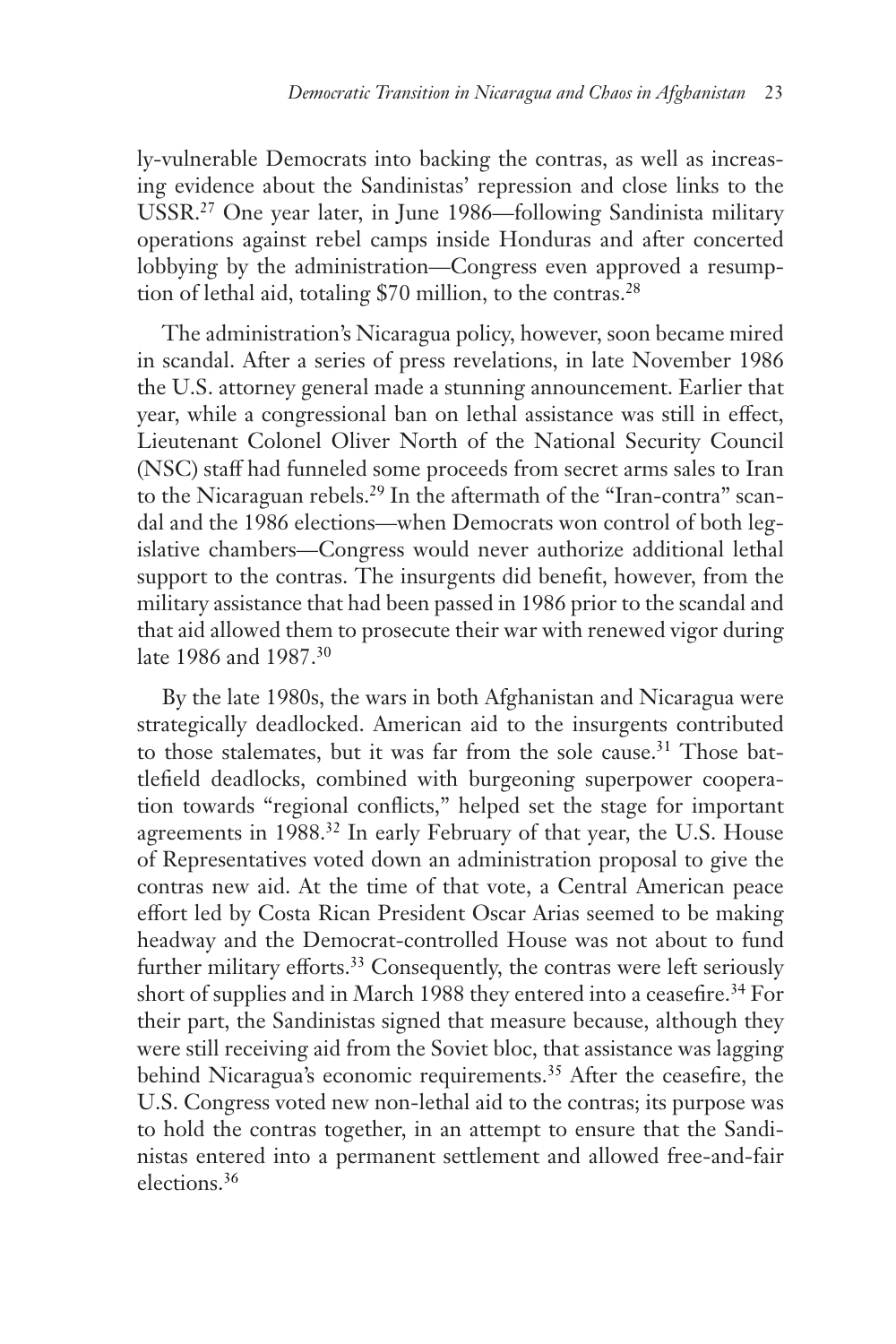Meanwhile, the Soviet Union's leadership was committed to a withdrawal from Afghanistan from late 1986 onwards, having concluded that it could not win a military victory there. As General Secretary Mikhail Gorbachev described the matter at a Politburo meeting in November 1986: "we have been fighting in Afghanistan for already six years. If the approach is not changed, we will continue to fight for another 20-30 years."37 The Soviet exit subsequently unfolded over a period that exceeded two years—in Artemy Kalinovsky's phrase, it was "a long goodbye."38 In April 1988, the Soviet Union accepted the Geneva Accords, under which it would depart, and by February 15, 1989 all of its forces had left Afghanistan.

While the 1988 agreements related to Nicaragua and Afghanistan constituted important steps in de-escalating the global Cold War, they did not settle what longer-term political arrangements would exist in those countries. Of particular importance to the United States, when the Reagan administration left office on January 20, 1989, Soviet-aligned regimes remained in power in both Nicaragua and Afghanistan, led by Daniel Ortega and Mohammad Najibullah respectively.<sup>39</sup> The incoming American administration of President George H.W. Bush would endeavor to produce lasting settlements in those countries, preferably ones that included the departure of the incumbent regimes.

### **The Bush Administration and the Finale of the Reagan Doctrine**

#### *The Endgame in Nicaragua*

Secretary of State James Baker's prepared talking points for the first Cabinet meeting of the Bush administration, held on January 23, 1989, included a section on Central America. The first point simply read: "Decade of frustration." The section noted that the contras' non-lethal aid, passed by Congress after the March 1988 ceasefire in Nicaragua, would run out by the end of March 1989. Baker was due to tell the Cabinet that "in a sense, we may have an opportunity because the present result is so unsatisfactory" and he added the comment "work with Congress" to his talking points by hand.<sup>40</sup>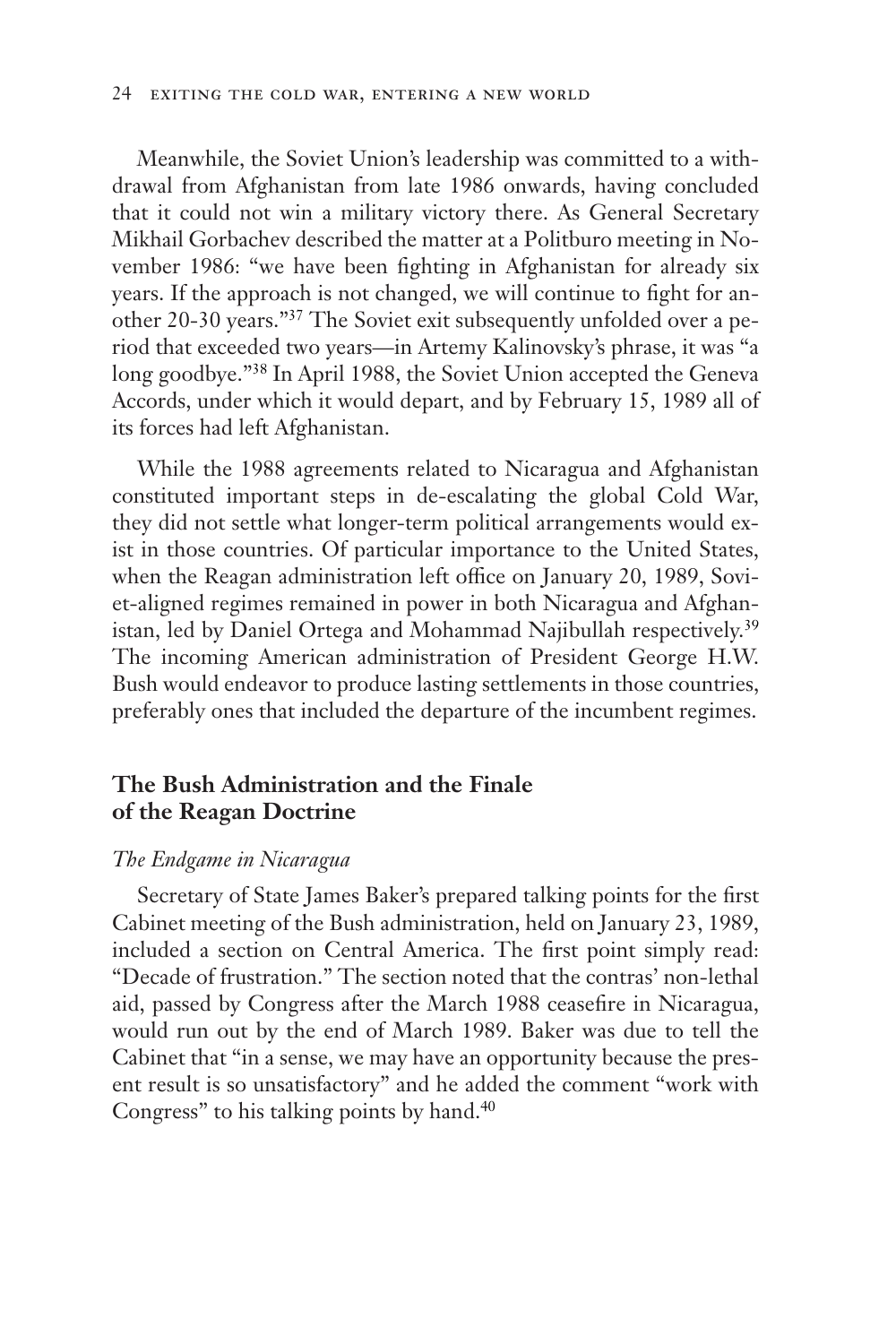In mid-February 1989, at a meeting of Central American leaders the latest stage in Oscar Arias' peace process—the Sandinista president of Nicaragua, Daniel Ortega, promised to hold presidential and legislative elections by February 25, 1990 and to allow external election observers into the country.41 The same agreement also called for the demobilization of the contras. Consequently, American congressional supporters of the rebels worried that they would have to disband, only to see the Sandinista regime renege on its promises.<sup>42</sup> President Bush stated publicly that he was determined to avoid that outcome.<sup>43</sup>

Secretary Baker, alongside Assistant Secretary of State for Inter-American Affairs Bernard Aronson, engaged in painstaking talks with Congress to forge a bipartisan approach towards Nicaragua. Baker later wrote the following about the challenging dynamics the administration faced on Capitol Hill:

The diehards on the right wanted to force a vote on military aid, calculating that its preordained failure would give them an excuse to blame the liberals for the death of democracy in Nicaragua. They viewed the very idea of a bipartisan approach as a secret ploy by the President and me to appease the Sandinistas. Conversely, the liberals thought it was nothing less than a plot to save the contras through some semantic trickery.<sup>44</sup>

Following three weeks of onerous negotiations, on March 24, 1989, the administration and congressional leaders announced a "Bipartisan Accord" on Central America. Among its provisions, the United States would give the contras \$66 million in non-lethal aid during the period between then and the Nicaraguan elections in February 1990.<sup>45</sup> The contras had to refrain from offensive military operations, otherwise they risked losing that aid.46

The essence of this bipartisan approach was coercive diplomacy in pursuit of democracy. The United States would help to hold the contras together as a cohesive movement, thereby keeping the pressure on the Sandinistas to hold a free-and-fair vote. American policy included an implicit threat: if the Sandinistas failed to permit a real election, the contras would still exist and might be able to resume their war. At the beginning of May 1989, the Bush administration spelled out the strategy in National Security Directive 8, which stated that: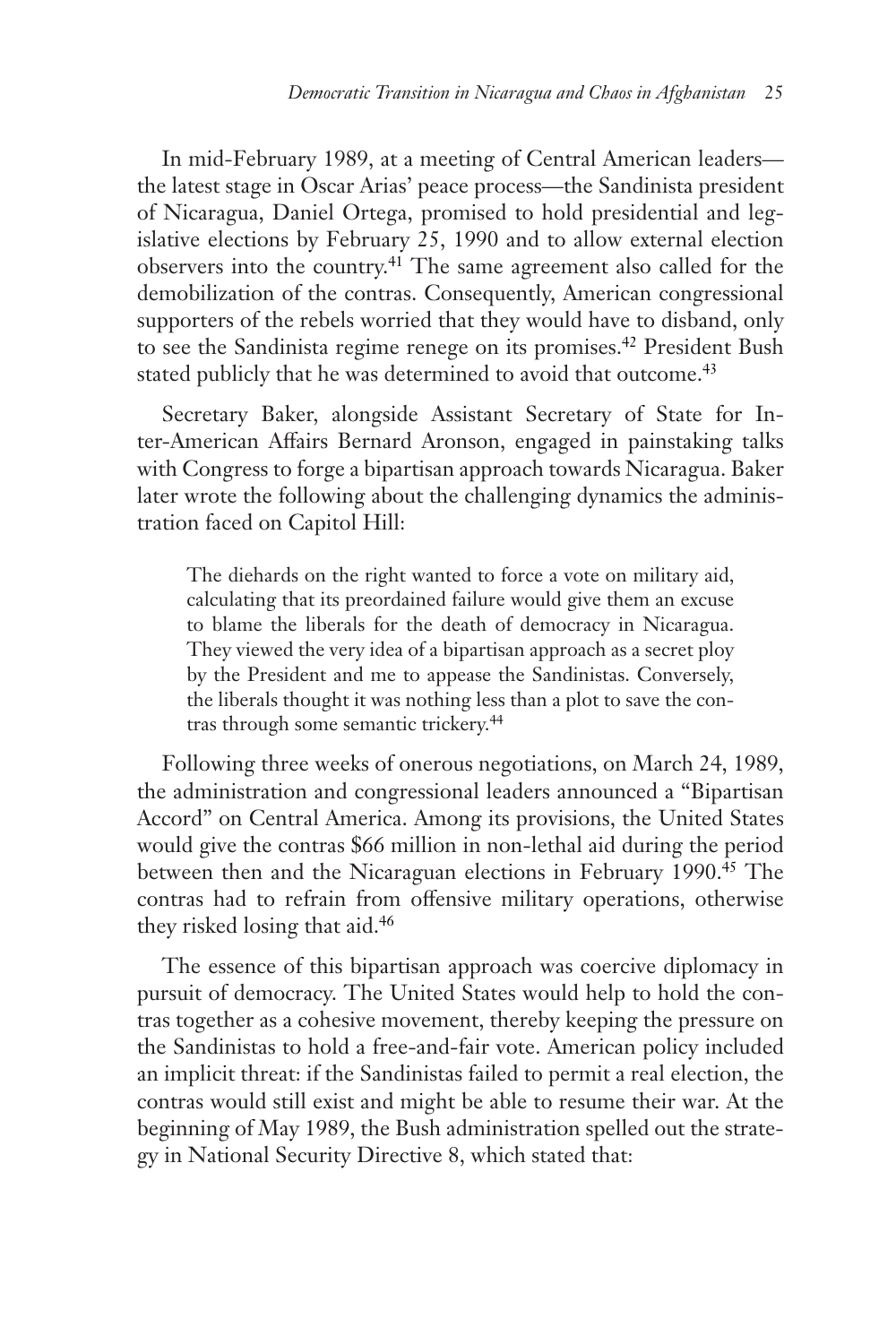We will maintain as far as possible the Nicaraguan Resistance as a viable entity. The Resistance should not be demobilized and voluntarily reintegrated into Nicaraguan society unless democratic conditions have been established which guarantee their physical safety and safeguard their political rights.<sup>47</sup>

The prospect of a competitive election was enhanced in June 1989 when fourteen political parties from among Nicaragua's unarmed opposition—organizationally distinct from the armed contras—established the Nicaraguan Opposition Union (UNO) and united behind a single presidential candidate: Violeta Chamorro.<sup>48</sup>

Chamorro was the publisher of the opposition newspaper *La Prensa*, a role she had inherited following the political assassination of her husband Pedro Joaquín Chamorro, whose murder in January 1978 had helped catalyze widespread protests against Somoza.<sup>49</sup> When the Sandinistas initially took power in July 1979, Violeta Chamorro had been one of the moderates who entered government with them, but she resigned in 1980 out of dismay with the Sandinistas' radical trajectory.<sup>50</sup>

In September 1989, President Bush signed National Security Directive 25 (NSD 25), which clarified U.S. policy towards the Nicaraguan elections. The directive stated that "there shall be no covert assistance to political or other groups in Nicaragua in the upcoming election campaign [emphasis in original]." At the same time, the U.S. was to work for a genuine democratic election through open means. As NSD 25 put it:

The Department of State shall undertake a vigorous overt program to support a free and fair election process. Every effort will be made, consistent with U.S. law, to assist the democratic opposition to compete effectively with the Sandinista regime [emphasis in original]."51

In his memoir, James Baker recalled some of the ways in which the State Department carried out this instruction. For example, the department "convinced the Congress to provide voter registration and other support through the National Endowment for Democracy" and Baker explained that the State Department "pressed the OAS, the United Nations, the Carter Center, the European Union, and many others to flood Nicaragua with election observers."52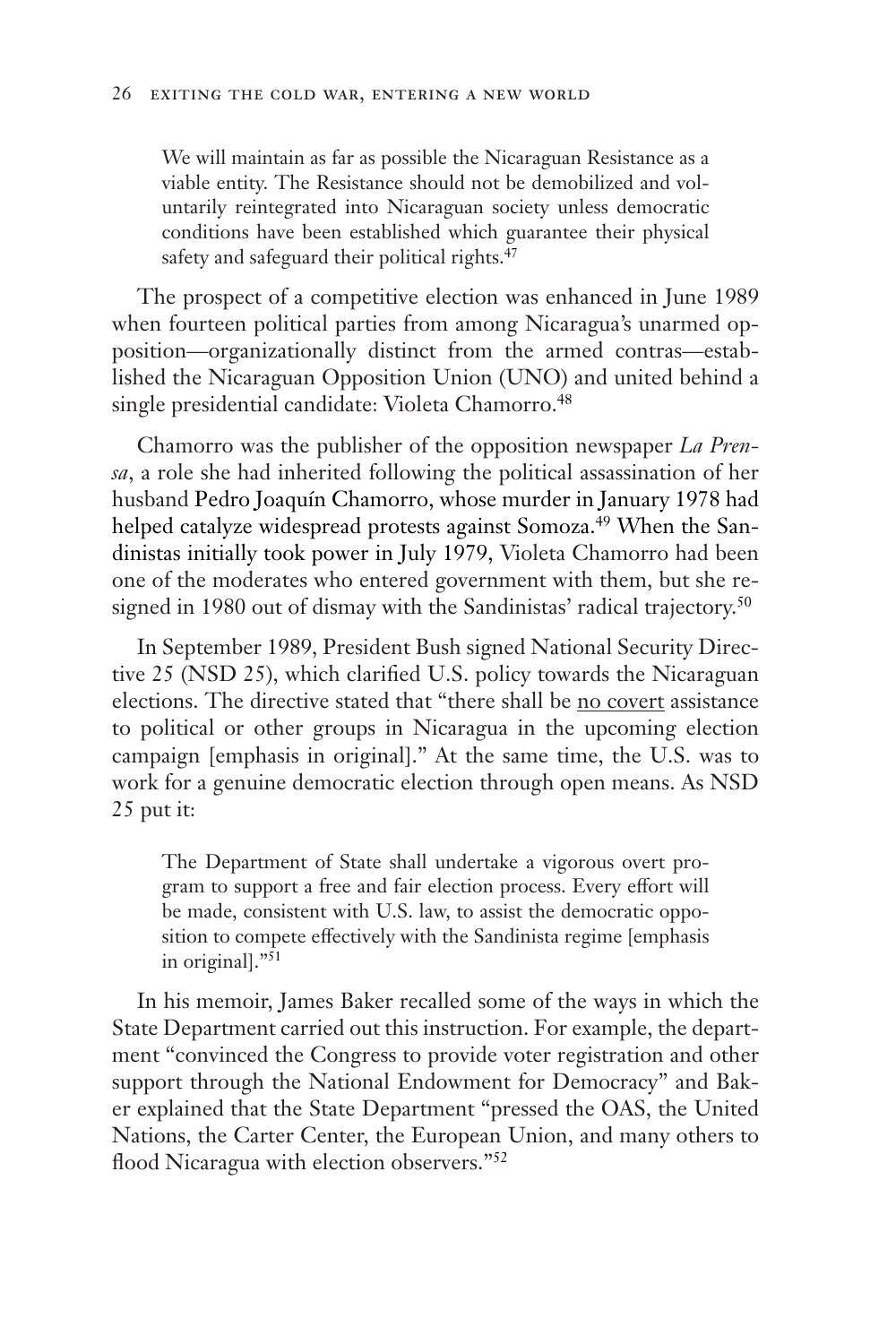While the United States worked for a democratic election in Nicaragua, the Soviet Union also encouraged the Sandinista government to allow such a process to take place.<sup>53</sup> This Soviet stance was driven in significant measure by the views of Mikhail Gorbachev. As Svetlana Savranskaya elaborates, from 1988 onwards Gorbachev's overriding objective regarding regional conflicts was to resolve them.54 In the Soviet Union itself, Gorbachev introduced meaningful—even if not completely open—elections and they took place in March 1989. As William Taubman emphasizes, "the Soviet regime was transformed when mostly free elections were held for the first time in more than seven decades, and a genuine, functioning parliament replaced the rubber-stamp Supreme Soviet."55

Consistent with the introduction of elections at home, the Soviet Union incorporated the same process into its conceptual approach for settling conflicts in the "Third World." This was a key way in which American and Soviet views regarding regional conflicts began to converge in the final years of the Cold War, even while the two sides remained aligned with their own preferred parties on the ground. Pavel Palazhchenko, a contributor to this volume who was an aide and interpreter to both Gorbachev and Soviet Foreign Minister Eduard Shevardnadze, later wrote in his memoir that "I am not sure whether he [American Secretary of State James Baker] knew how much pressure the Soviet Union was putting on the Sandinista government in Nicaragua to hold a really free and clean election and to accept its outcome."56

When election day arrived in Nicaragua on February 25, 1990, several thousand foreign observers were at work in the country and they played a critical role in ensuring the integrity of the process.57 Turnout was around 86% and 54.7% of voters cast their ballot for Violeta Chamorro, while only 40.8% did so for the Sandinista candidate, Daniel Ortega.58 The next day, President Bush spoke with Oscar Arias and told him that "UNO's victory is also your victory and a victory for the peace process." The American president remarked that "there is no need for the contras to be fighters any more."59

Daniel Ortega transferred power peacefully to Violeta Chamorro in April 1990. Despite all of the political divisiveness in Washington D.C. over the previous decade, the United States had witnessed, in the end, a democratic election in Nicaragua and the Sandinista regime's exit.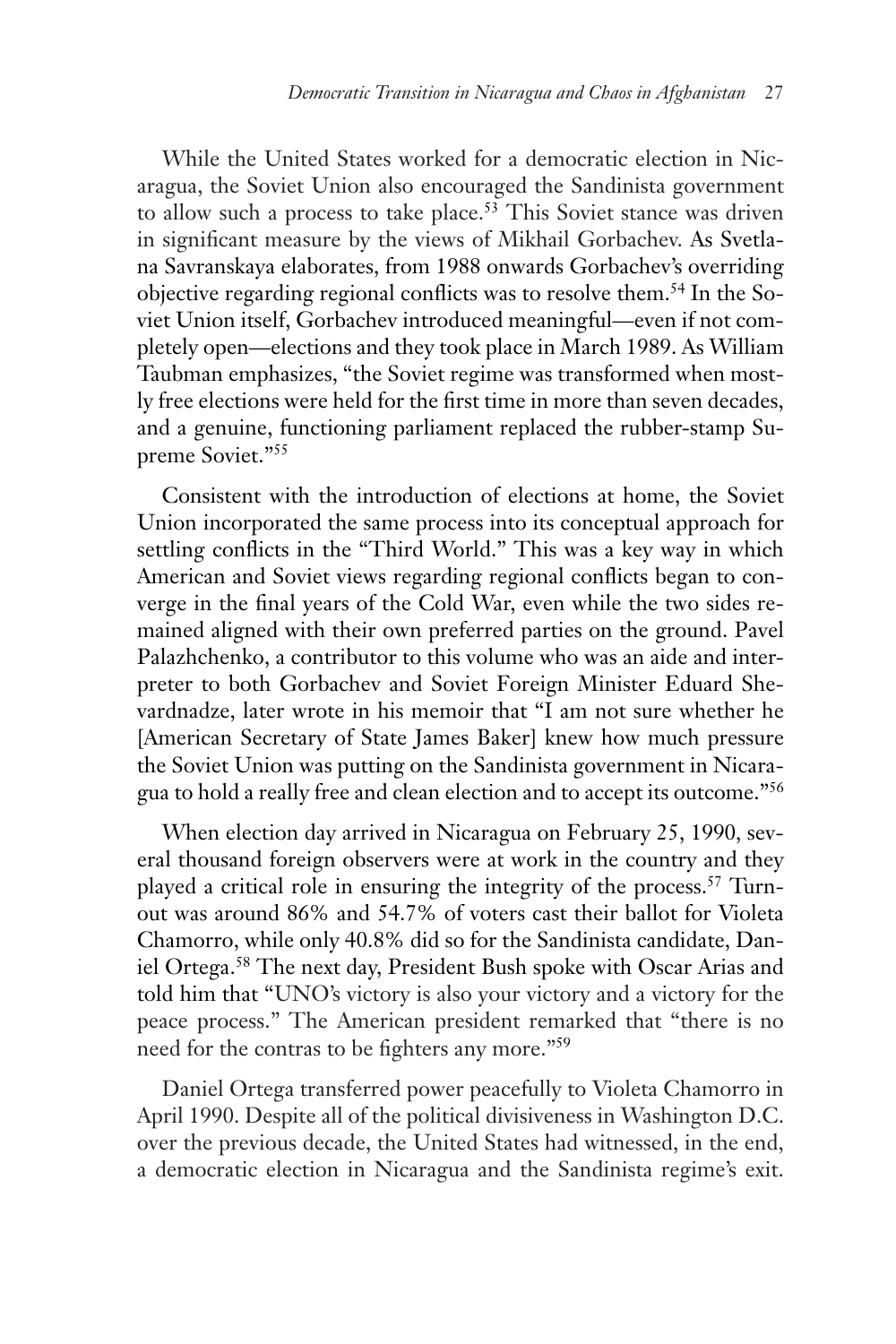The costs of attaining that outcome had been very high, most especially for the people of Nicaragua—tens of thousands of lives had been lost during the 1980s—and also, to a lesser extent, for the American political system. The American deputy national security advisor at the time, Robert Gates, later summed up the result: "The United States had not won in Nicaragua. The Sandinistas just lost."60

#### *The Endgame in Afghanistan*

Regarding Afghanistan, the Bush administration set out its policy through National Security Directive 3 (NSD 3), which was issued on February 13, 1989, two days before the last Soviet soldier left Afghan soil. NSD 3 established the following objective:

With the departure of Soviet forces, the United States should encourage the establishment of a stable Afghan government, representative of and responsive to the Afghan people. We should support a peaceful political succession that will promote the reconstruction and recovery of Afghanistan and the return of Afghan refugees from neighboring countries.<sup>61</sup>

NSD 3 indicated that the United States wanted to see Mohammad Najibullah's regime leave office. At the time, it was widely assumed that the Afghan government's remaining days would be few in any case. A CIA intelligence assessment from October 1988 had reported that "the Afghan regime probably will collapse within six to 12 months following the departure of Soviet forces from Afghanistan."62 In late February 1989, Pakistan's foreign minister, Yaqub Khan, told President Bush that "the resistance would soon tear apart the existing Afghan government."63 Many senior Soviet officials also doubted the Afghan leader's staying power after the Soviet troop departure.<sup>64</sup>

Predictions of a rapid military victory for the mujahedin, however, were shattered in March 1989 when they suffered a debacle during their attempt to take Jalalabad. Anne Stenersen notes that it was the mujahedin's "first attempt to seize a major city from the Afghan Communist regime."65 As former CIA analyst Bruce Riedel explains, the battle showed that "the mujahedin were simply not ready to conduct a conventional military siege against an enemy with artillery, tanks, Scud missiles, and air power."66 The Afghan regime remained well-armed because, even though the USSR had removed its ground troops, it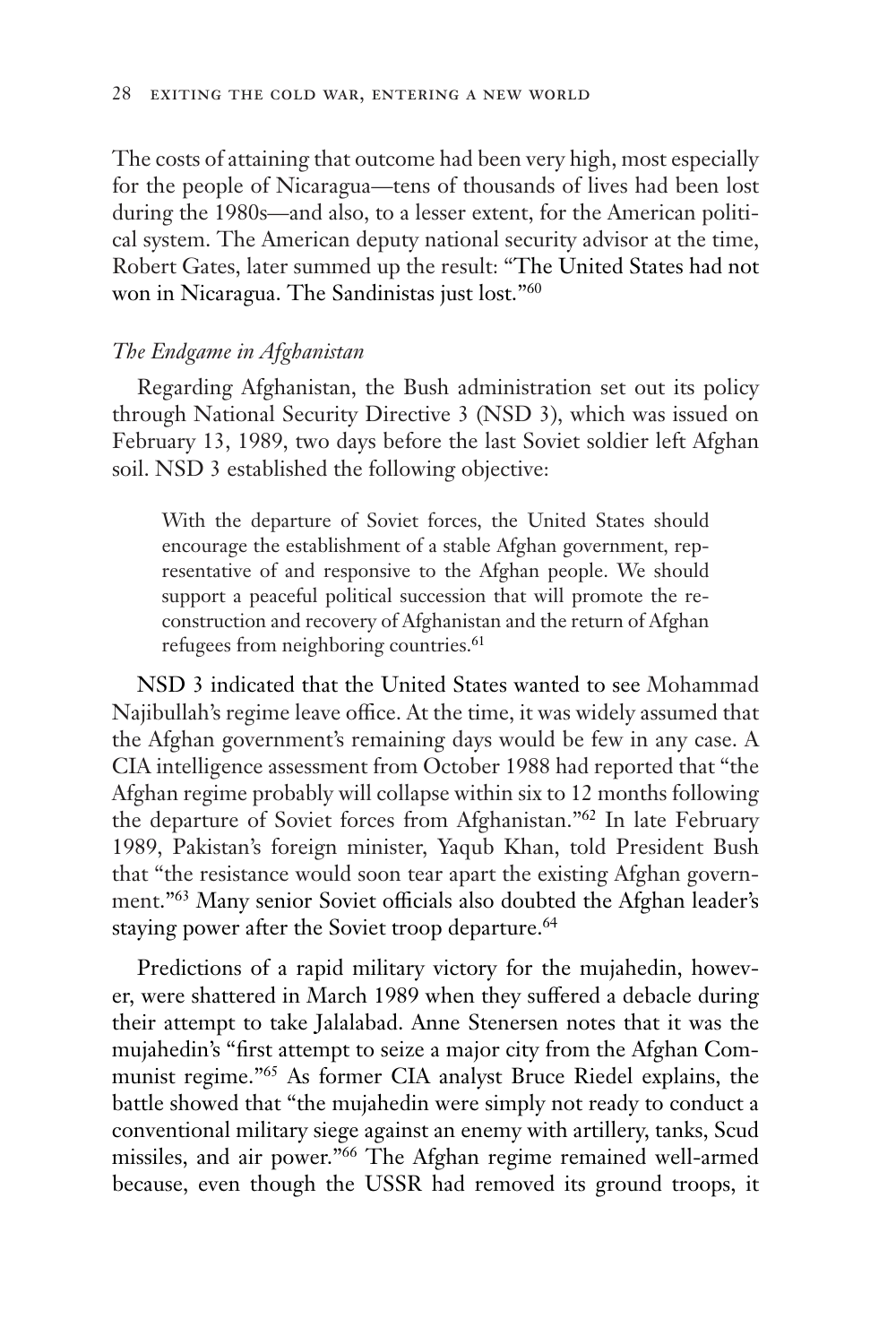continued to supply the regime with a bountiful supply of weaponry.<sup>67</sup> Meanwhile, the United States continued to work with Pakistan to provide significant military aid to the mujahedin.<sup>68</sup>

The United States also tried to achieve the Afghan regime's departure by engaging in discussions with the Soviet Union regarding a political settlement. During a September 1989 Oval Office meeting with Soviet Foreign Minister Eduard Shevardnadze, President Bush said that "we should be able to find a solution to the Afghan problem."69 Shevardnadze subsequently held two days of meetings with Secretary of State Baker close to the latter's ranch in Wyoming. At the conclusion of those meetings, as part of a joint statement, the U.S. and USSR said:

The two sides agreed on the need for a political settlement in Afghanistan on the basis of national reconciliation, one that ensures the peaceful, independent, and nonaligned status of Afghanistan. While their approaches differ over how to translate these principles into reality, they, nevertheless, agreed that a transition period is required, as well as an appropriate mechanism to establish a broad-based government.70

At the Malta summit meeting, on December 3, 1989, Shevardnadze proposed addressing the situation in Afghanistan by working towards "free elections to be monitored by the UN."71 President Bush indicated that the mujahedin would not accept any political settlement that failed to change Afghanistan's leader. As Bush put it:

Najibullah is a major hang-up. About that the resistance groups are united. They all say that reconciliation is impossible with him there.72

When Secretary Baker visited Moscow in early February 1990, he again stressed to Gorbachev that the United States wanted a political settlement in Afghanistan. But Baker also explained that "we really have limited influence on the Mujahaddin."73 American influence upon the mujahedin was constrained, at least in part, because the resistance groups were receiving significant support from other sources, notably including Saudi Arabia and Pakistan.

Baker argued that, if an arrangement could be found that would culminate in Najibullah's departure, then that could help to get the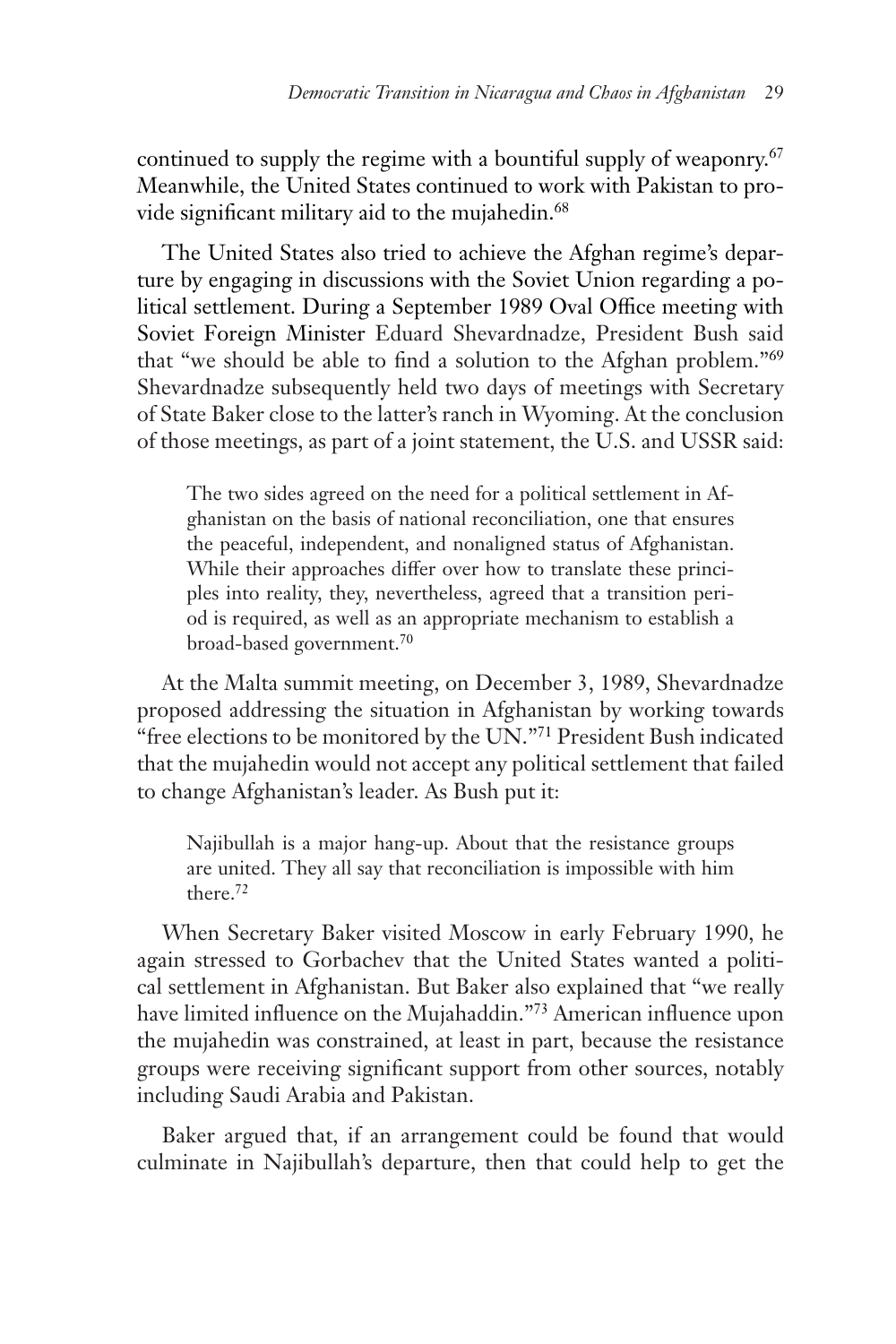mujahedin, Pakistan, and Saudi Arabia to support such a political process.74 In response to Baker's comments, Gorbachev expressed a sense of exasperation with Afghanistan, commenting: "maybe we ought to just let them boil in their own juices." Baker agreed: "we have a saying in America," he exclaimed, "that we don't want any cheese we just want out of the trap."75

In early March 1990, Pakistan's ISI supported a coup attempt against Najibullah. It was launched by defectors from the PDPA regime and supported by mujahedin fighters from Gulbuddin Hekmatyar's faction. Najibullah quashed the coup within two days.76 Two weeks after that, on March 20, 1990, James Baker and Eduard Shevardnadze met again. During the part of their conversation that addressed Afghanistan, the American secretary of state returned to the theme of elections, remarking that:

It occurs to me that there may be some common ground on the issue of elections—though the circumstances in Afghanistan are not the same as they were in Namibia or in Nicaragua. I would be interested at some point in hearing your ideas on how you see elections working in Afghanistan. I know that in constructing a process that at some point we would get to the issue of whether Najib would take part as a candidate in the elections. We've never said someone ought not to run for office—we would never exclude anyone from running for office. But we don't think we can produce the Mujahaddin in a process where Najib could still be in power. That is not a political position—that is really just a statement of reality.77

Later in the conversation, Baker offered a suggestion for how to handle Najibullah's political future:

What would you think of the idea of asking him [Najibullah] to abide by the results of elections, go along with it, but have him agree that he would not run in the first election, but he would be eligible for any election after that. There could even be a PDPA candidate in that first election.78

The Soviet foreign minister was not impressed, replying that "I think that we could talk to Najib but it wouldn't get us very far if we were to talk to him in a fashion that you suggested."79 Secretary Baker sent a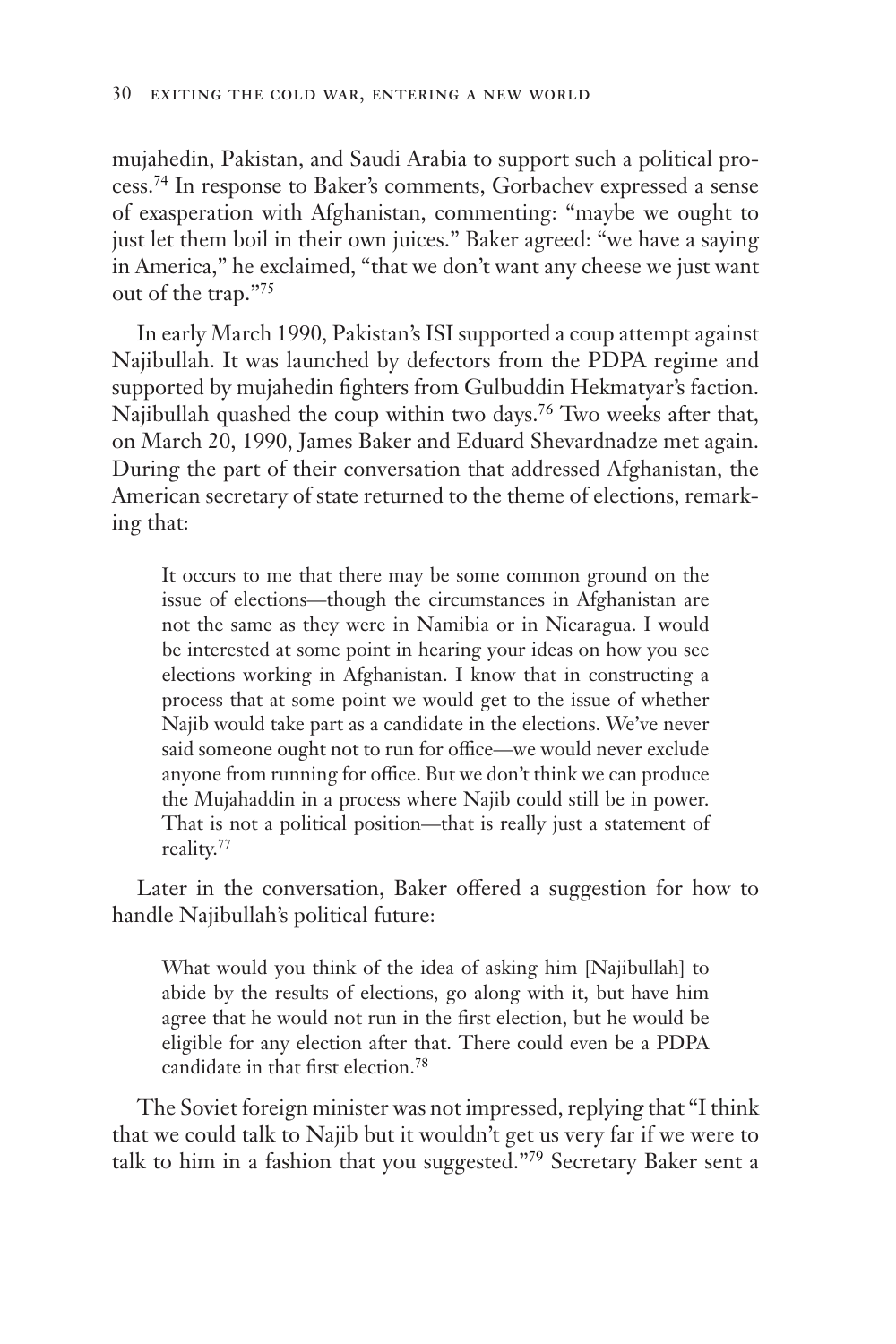cable to President Bush the same day giving him a readout of the discussion. Baker recounted what he had told the Soviet foreign minister about the practicality of holding UN-supervised elections in Afghanistan and Baker added an additional comment for Bush's consideration:

I said the mujahedin would never accept it if Najib could run in he [sic] elections. It was not a case of being right or wrong, this was simply the reality. He asked if we would think more about the elections approach. Frankly, I have got to say, there is something paradoxical and indefensible about us opposing elections that are free and fair. If the mujahedin won't participate in such elections, how can we justify continued support for them?<sup>80</sup>

President Bush recognized that his secretary of state had fastened upon a problem and he wrote a comment in the margin next to Baker's observation. Bush's comment simply read: "Brent?? good point."81

When he met with Gorbachev at Camp David on June 2, 1990, Bush told the Soviet leader that, regarding Afghanistan, "we would like to cut loose" and Bush asked "how does Najilbah [sic] feel about elections?" Shevardnadze responded that "he favors a Nicaragua-type solution, with a group charged with developing elections." At an abstract level, a political solution modelled on Nicaragua should have been appealing to the United States given the democratic transition achieved there. In response to Shevardnadze's comment, Secretary Baker gave general approval to the approach, but again explained how the mujahedin posed an impediment:

It is difficult for us to argue against the Nicaraguan model. Our problem is with the Resistance. We need something for them to show that elections would be fair, that supervision would be neutral, and that the outcome would be observed. What about Najibullah taking a head of state role during this period to demonstrate that a transition authority would conduct the election and provide security.82

In response to a query from Gorbachev, Baker clarified that what he had in mind was Najibullah serving as a type of "interim acting president during the election" with "something less than full authority." Gorbachev responded: "we must think about it."83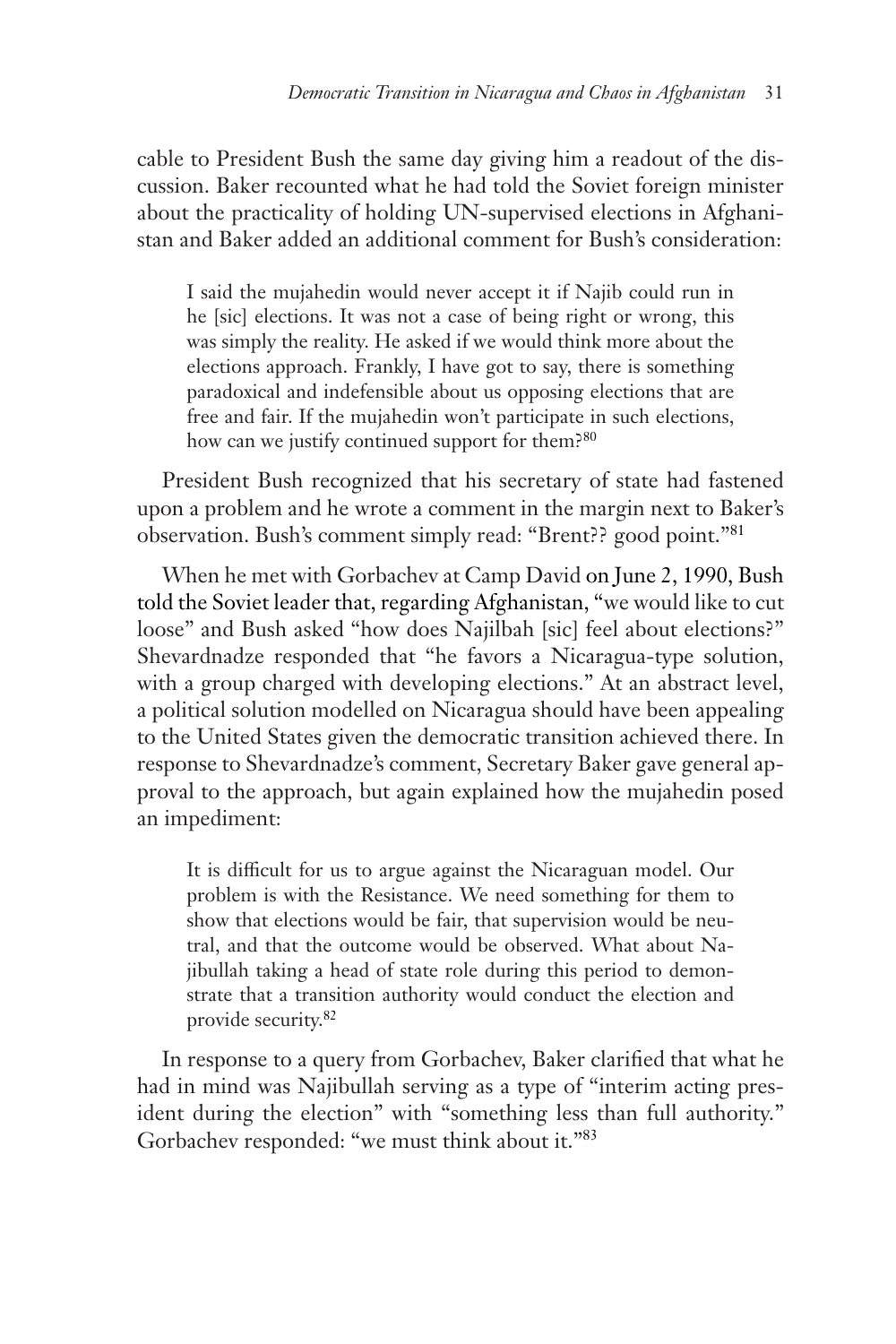#### 32 exiting the cold war, entering a new world

With discussions about a political settlement having failed to influence events on the ground appreciably, the Bush administration focused increasingly on how to "cut loose" from Afghanistan. During the fall of 1990, American State Department official Robert Kimmitt worked with the Soviet ambassador in Washington D.C. to negotiate an agreement under which both the U.S. and the USSR would cease arming their respective Afghan partners—a step that was termed "negative symmetry."84 The plan was for Shevardnadze and Baker to announce such an agreement when they met in December 1990. In the end, however, Shevardnadze declined to agree to a date by which Soviet and American weapons supplies would have to cease.<sup>85</sup> Vladimir Kriuchkov, head of the KGB, almost certainly opposed a negative symmetry agreement and Shevardnadze was probably also tepid about such a deal because he believed that Najibullah should not be forced out of power.<sup>86</sup>

As another strand of its efforts to extricate itself from involvement in Afghanistan, from mid-1990 onwards the United States allowed the United Nations to play the foremost role in trying to reach a political settlement.87 On May 21, 1991 the UN Secretary General, Pérez de Cuéllar, released a five-point framework for achieving a settlement. The plan called for a ceasefire in Afghanistan, the cessation of outside military support to combatants, and the organization of "free and fair elections, in accord with Afghan traditions."88

Following the failure of the August 1991 coup attempt in the Soviet Union—which was led by Kriuchkov and supported by other strong backers of the Najibullah regime—the USSR's Afghan policy shifted once more.89 The United States and the USSR now returned to discussions about a negative symmetry agreement and, in mid-September 1991, Soviet Foreign Minister Boris Pankin and Secretary Baker announced that both powers agreed to "discontinue their weapons deliveries to all Afghan sides," with the mutual cessation going into effect by January 1, 1992. The same statement called for the UN to "work with the Afghans to convene a credible and impartial transition mechanism whose functions would include directing and managing a credible electoral process."90

By the start of 1992, the Soviet Union had ceased to exist, the United States had ended its aid to the mujahedin, and the UN was now responsible for trying to effect a political settlement in Afghanistan.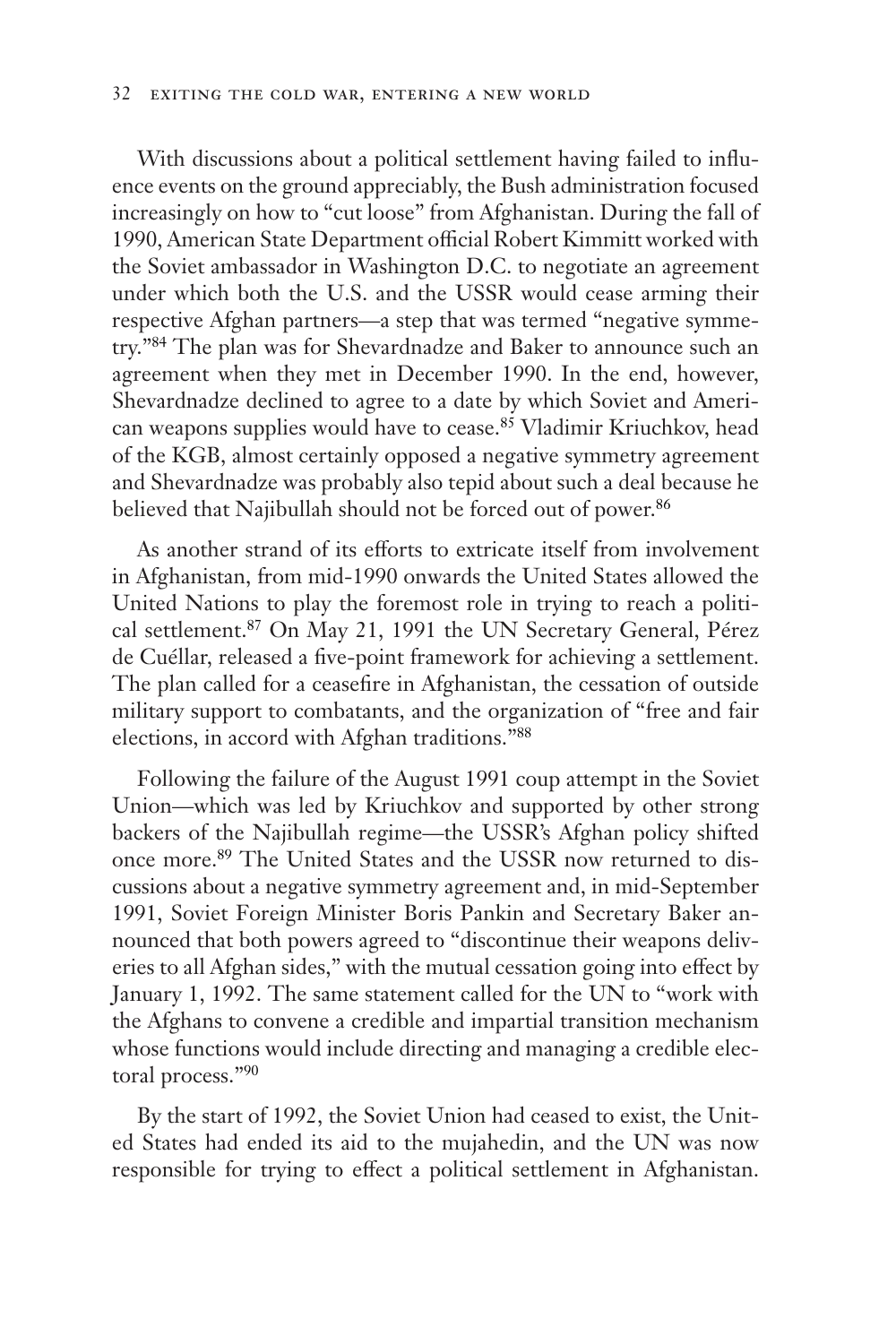But, among the mujahedin's political leaders, there was hardly much enthusiasm for taking part in a UN-overseen political process.<sup>91</sup> Pakistan also had little time for the UN effort. Peter Tomsen, who served as the Bush administration's special envoy to the Afghan resistance, explains how Pakistan's prime minister, Nawaz Sharif, who entered office in November 1990, agreed with his military's preference for seeking a victory in Afghanistan through the forces of mujahedin leader Gulbuddin Hekmatyar. At the same time as backing that approach, Sharif was, in Tomsen's words, "disingenuously endorsing the UN political settlement process."92

Having lost critical pillars of support for his regime within Afghanistan, Najibullah fled the presidential palace in mid-April 1992 and sought refuge at the UN compound in Kabul.<sup>93</sup> For the next several years, the various parts of the mujahedin movement pursued power by waging war against one another, leading Afghanistan to become a failed state.<sup>94</sup>

The Taliban movement emerged in late 1994. It swept across Afghanistan and it seized control of Kabul in September 1996. The movement's leader, Mullah Mohammed Omar, had been a mujahedin commander during the 1980s, but many Taliban fighters had not been part of the anti-Soviet resistance. Instead, the Taliban's ranks included numerous war orphans and former PDPA personnel.<sup>95</sup> Its ascendancy was propelled by the movement's success in imposing order within the territory it held.96 Support from Pakistan also contributed to the Taliban's strength.<sup>97</sup> Once it had achieved power, the Taliban regime provided sanctuary to an extremist with audacious ambitions: Osama Bin Laden. Having participated in the anti-Soviet war—mainly as a financial backer of the resistance—Bin Laden had founded the al-Qaeda organization in 1988 and then left Afghanistan in 1990 to return to his homeland, Saudi Arabia.<sup>98</sup> In 1991, Bin Laden moved to Sudan, where he remained until May 1996 at which point Sudan's government evicted him as a result of international pressure.<sup>99</sup> After that, the Taliban offered a safe haven to Bin Laden. Afghanistan became the headquarters of al-Qaeda, which demonstrated its global reach through bombings of the American embassies in Kenya and Tanzania in 1998, its attack against the USS Cole in 2000, and the atrocities of September 11, 2001.100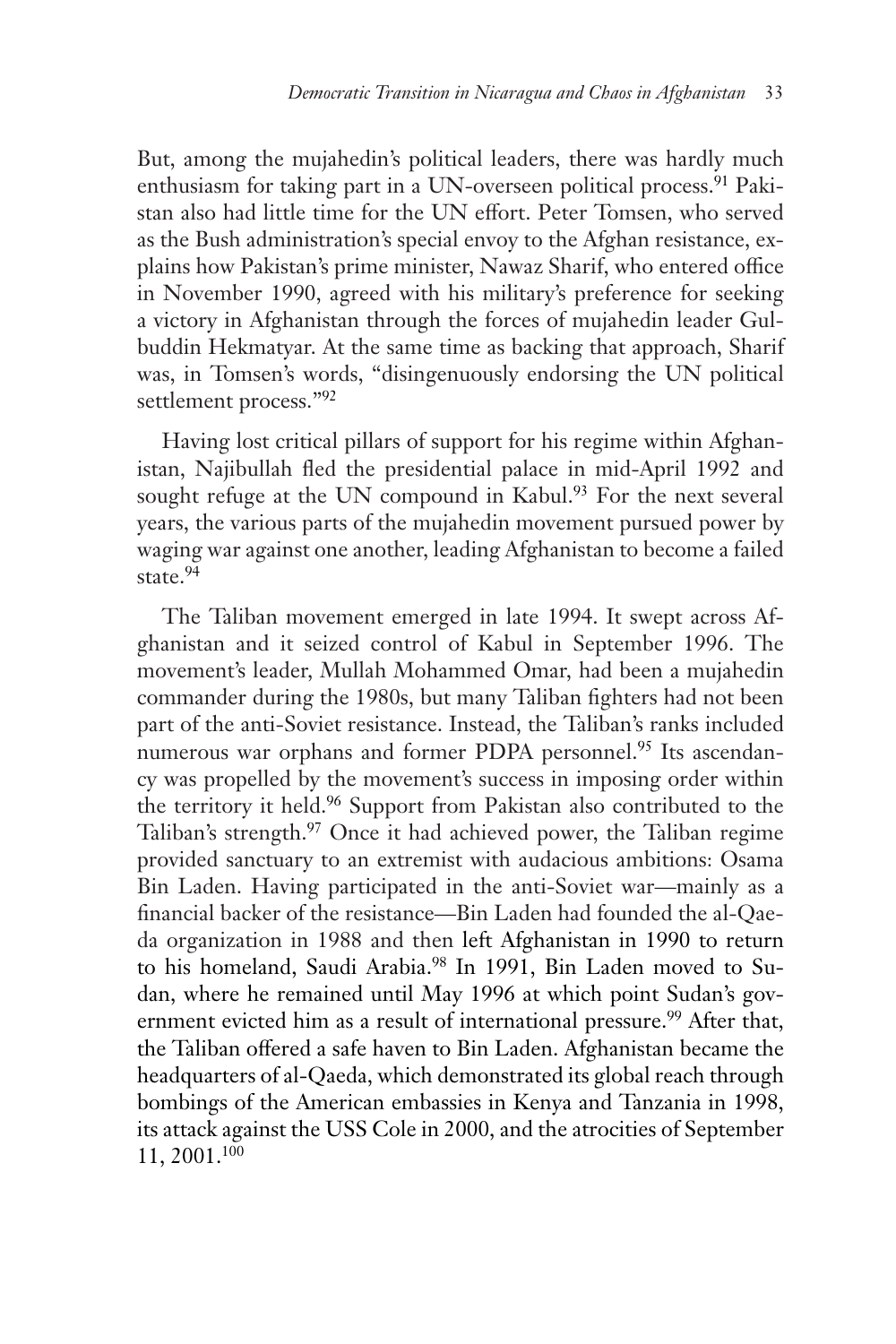### **Conclusion—Why did the Nicaraguan War End While the Afghan Conflict Raged On?**

The George H.W. Bush administration's strategies towards Nicaragua and Afghanistan were similar; the United States continued to provide support to rebels as part of an effort to secure political settlements that would see the incumbent governments leave power. Additionally, as shown above, by the time the Bush administration was in office, the Soviet Union, like the United States, saw a role for elections in the settlement of civil conflicts. Notwithstanding that narrowing of ideological differences between the superpowers, the Nicaraguan war culminated in a democratic transition in February 1990, while the conflict in Afghanistan continued and produced considerable chaos. What accounted for the distinct outcomes?

We can identify multiple factors that combined to produce the divergent results. Regarding Nicaragua, after a decade of heated political debate in Washington D.C., from 1987 onwards there was very little chance that Congress would ever approve any more lethal support for the Nicaraguan insurgents. At the same time, however, there was bipartisan backing for helping the contras to hold together as a means to pursue democratic elections in Nicaragua.101 The Nicaraguan contras were also very dependent on American support. Thus, after Congress refused to provide them any additional lethal assistance, they were left with little choice but to enter a ceasefire.

The endgame in Nicaragua, and the democratic transition it produced, was also critically shaped by the regional peace plan spearheaded by Oscar Arias, who made democracy a major component of that process. Additionally, there was a viable unarmed opposition in Nicaragua and it managed to coalesce behind an effective candidate, Violeta Chamorro, who believed in a democratic process. As political scientists Erica Chenoweth and Maria Stephan demonstrate, when armed rebellions are victorious they often do not lead to democratic governance, including because insurgents often continue to practice the violent and exclusionary strategies to which they have become accustomed.<sup>102</sup> The existence of a credible and *unarmed* opposition in Nicaragua, in addition to the contras, contributed to the democratic transition that occurred.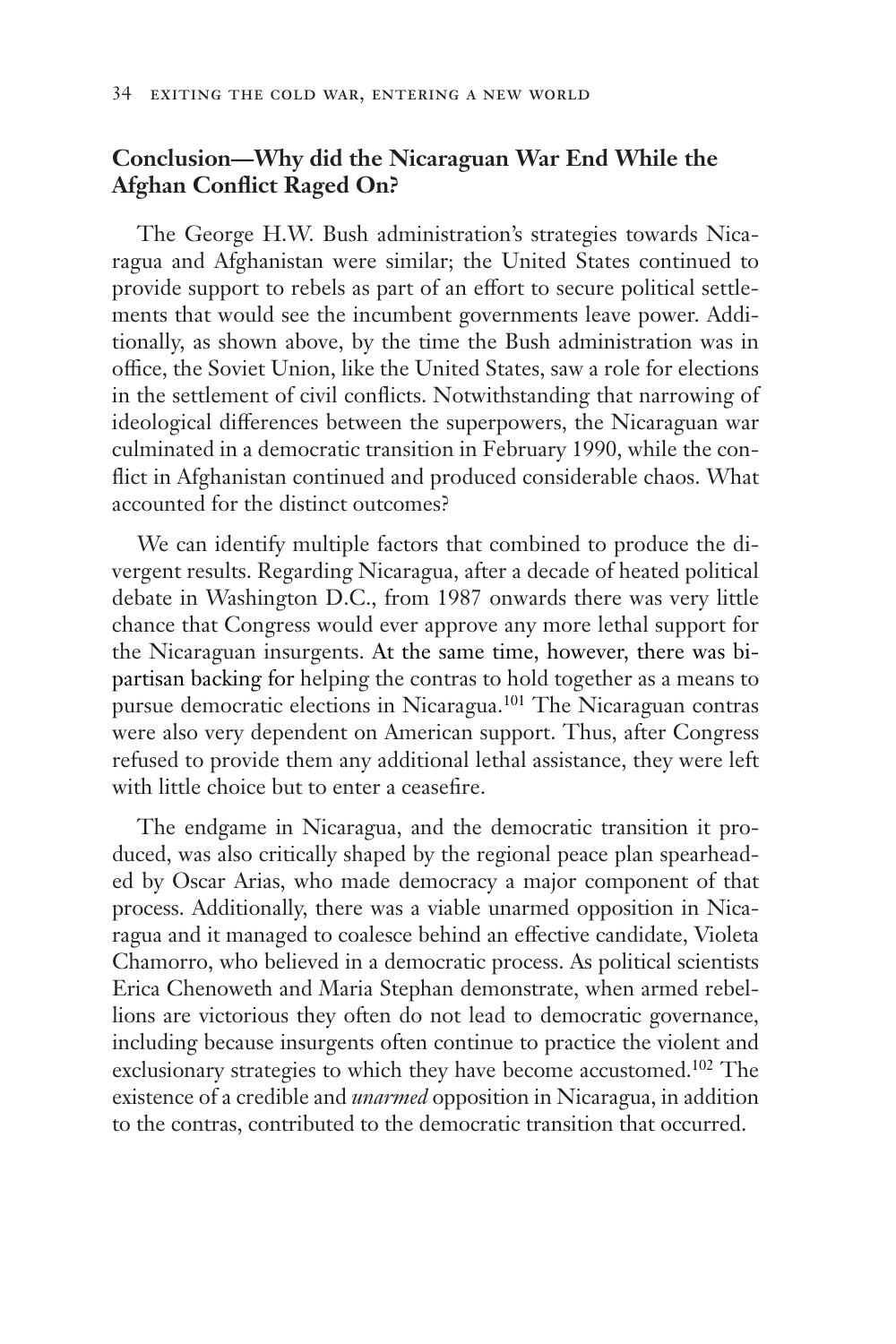On the other side of the conflict, the dire state of the Nicaraguan economy by the late 1980s created incentives for the Sandinista leader, Daniel Ortega, to accept a ceasefire in 1988 and to permit elections in 1990; allowing such a process offered a way to end American support to the contras for good. Under Mikhail Gorbachev, the Soviet Union was also encouraging the Sandinistas along the same path. Furthermore, Ortega probably believed that he could win the 1990 election, which turned out to be a fateful miscalculation.

Afghanistan was a very different war and myriad factors combined to produce a much less satisfactory endgame to the Reagan Doctrine in that country. In contrast to American support for the contras, U.S. support to the mujahedin was politically uncontroversial while Soviet forces were in Afghanistan. After the USSR exited Afghanistan, some American legislators began to question the wisdom of continuing to aid the mujahedin.103 Despite the voicing of such sentiments, however, there was never a political groundswell to cease aid to the mujahedin rapidly in the aftermath of the Soviet withdrawal. Unlike what happened with the contras, therefore, U.S. domestic politics never applied a strong restraint against continued military action by the insurgents. Additionally, the mujahedin's strongest backers in the United States made very clear that they opposed any negotiated settlement that countenanced Najibullah's continuation in office.104 Furthermore, in contrast to the Nicaraguan insurgents, the mujahedin were less dependent on American aid. They also received support from Pakistan and Saudi Arabia, which meant that the United States' ability to control the mujahedin's actions was, in any event, weaker than in the case of the contras.

The United States' partners in the Afghanistan operation also had goals that were very different to American ones during the endgame. Various mujahedin leaders had no interest in entering into a negotiated political settlement with Najibullah; instead, they preferred to pursue power for themselves and to use violence to attain it, against opponents both within and outside the mujahedin movement. Pakistan had its own strongly-held interests, foremost of which was to put a reliably pro-Pakistan government in control of Afghanistan. In the period after the Soviet troop withdrawal, even while the highest levels of the American and Soviet governments were discussing a potential political settlement in Afghanistan, Pakistan prioritized installing its most-favored mujahedin leader, Gulbuddin Hekmatyar, in power through force. As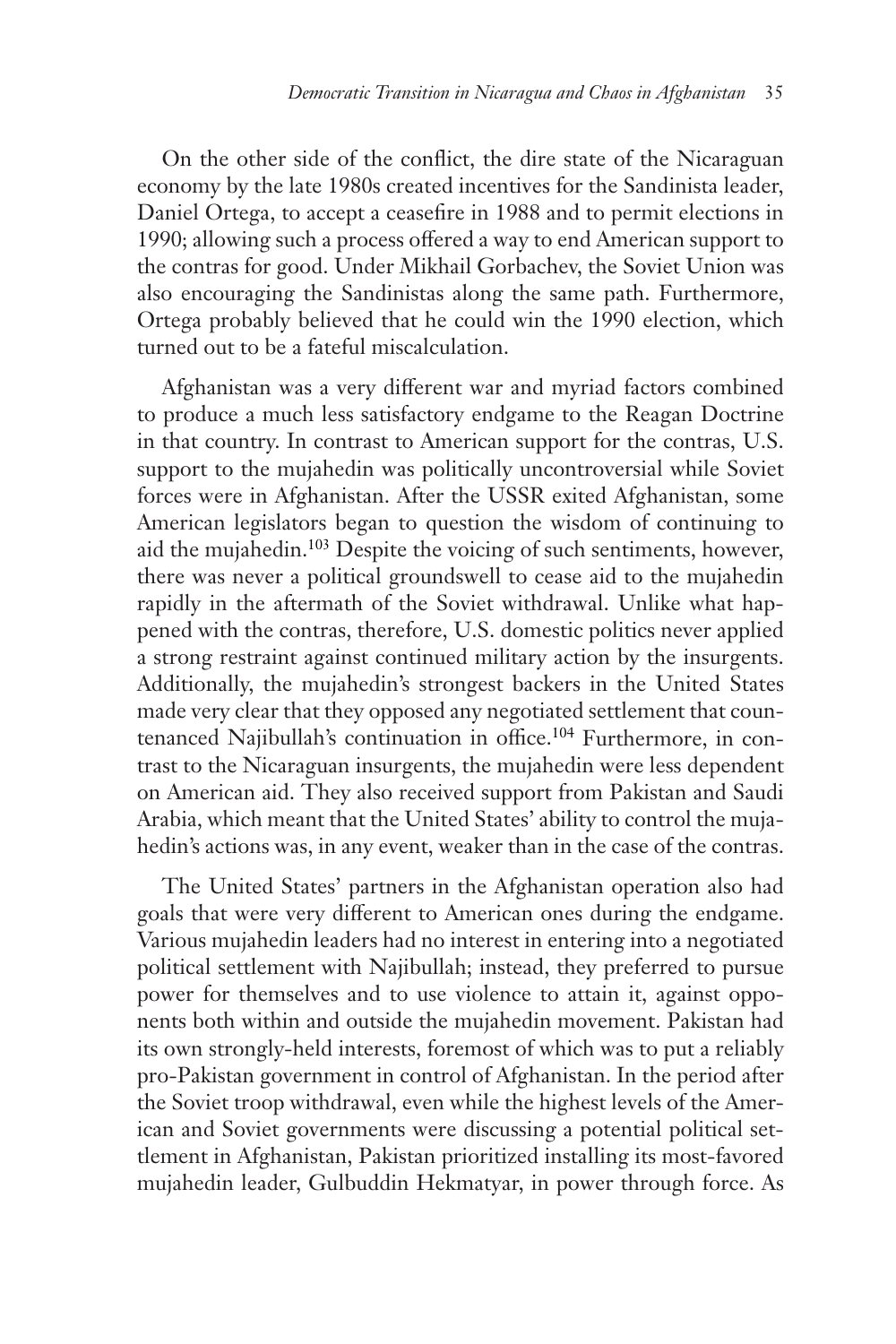Peter Tomsen later wrote, the Soviet exit from Afghanistan produced a "fundamental shift in Pakistan's Afghan policy from a defensive to an offensive strategy."105

Overall, many factors accounted for the divergent outcomes in Nicaragua and Afghanistan at the Cold War's end. Several of those determinants were integral to local and regional dynamics, rather than related to the interactions between the two global superpowers. Consequently, although a growing alignment of ideas between the U.S. and USSR about how to defuse the global Cold War helped to end the Nicaraguan war, the same development was insufficient to stop the conflict in Afghanistan. Among the tragedies of internationalized civil wars is that outside involvement can exacerbate their intensity and increase the bloodshed they cause. Yet another tragedy is that even a thawing of relations between outside competitors will not necessarily guarantee the end of such wars.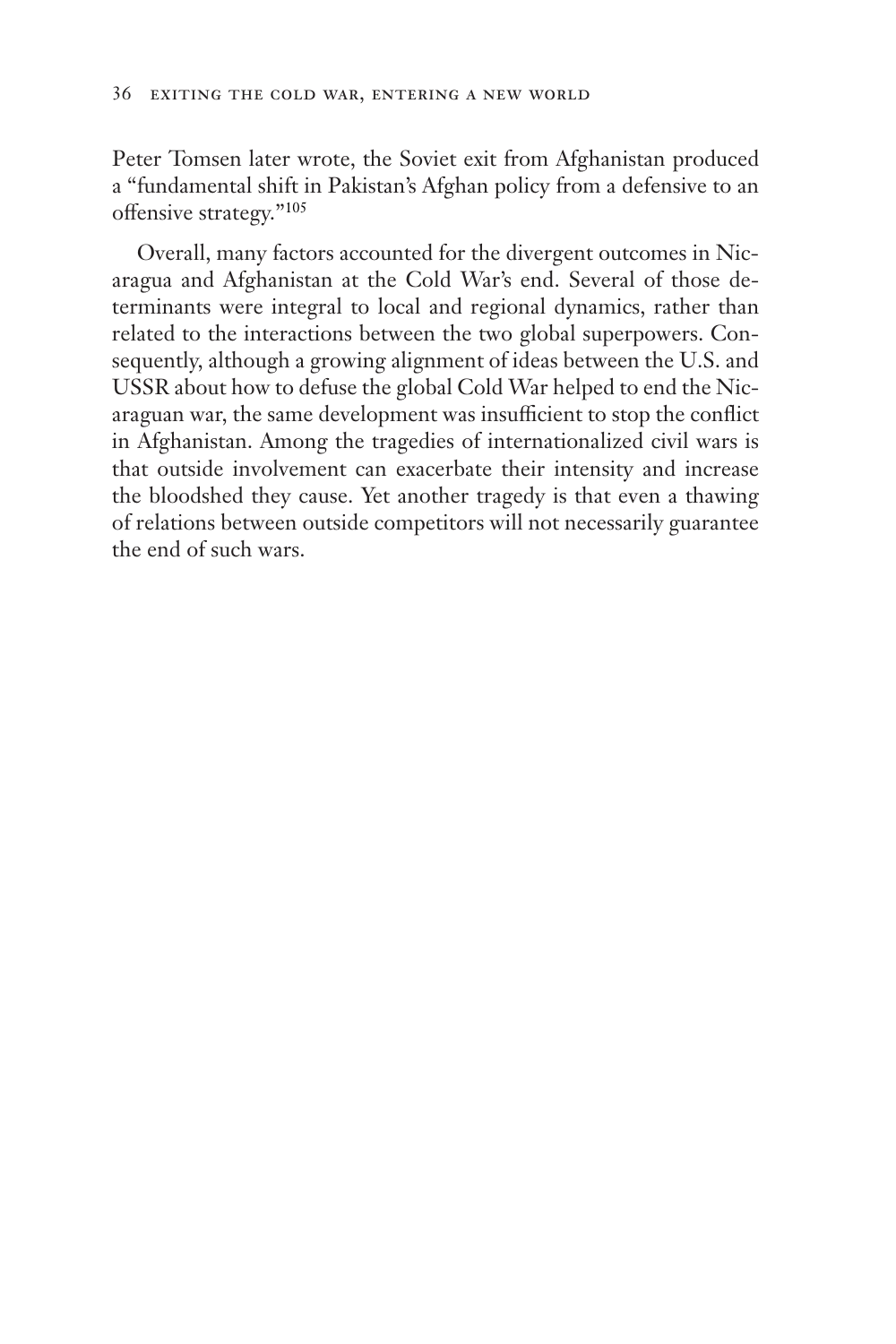### **Notes**

1. I thank my SAIS colleagues, as well as other contributors to this volume, for the helpful feedback I received on an earlier draft. This chapter builds upon case studies of the United States' support to the Afghan and Nicaraguan insurgencies in the author's doctoral dissertation. See John-Michael B. Arnold, "Supporting Rebellion: Liberal Democracy and the American Way of Proxy War" (Ph.D., Princeton University, 2018).

2. The term "global Cold War" was coined by Odd Arne Westad. For his detailed history of how the Cold War competition was waged across the "Third World," see Odd Arne Westad, *The Global Cold War: Third World Interventions and the Making of Our Times*, Kindle Edition (Cambridge; New York: Cambridge University Press, 2005).

3. Charles Krauthammer, "The Reagan Doctrine," *Time,* Vol. 125, No. 13 (April 1, 1985). In late 1985, President Reagan also gave his approval for the supply of lethal assistance to the UNITA rebels in Angola. For an excellent overview and analysis of the policy-making process in the various "Reagan Doctrine" cases, see James M. Scott, *Deciding to Intervene: The Reagan Doctrine and American Foreign Policy* (Durham, NC: Duke University Press, 1996).

4. Hal Brands, *Making the Unipolar Moment: U. S. Foreign Policy and the Rise of the Post-Cold War Order* (Ithaca, NY: Cornell University Press, 2016), p. 2.

5. Ibid., p. 1.

6. Bruce O. Riedel, *What We Won: America's Secret War in Afghanistan, 1979- 89* (Washington, DC: Brookings Institution Press, 2014), pp. 22–23.

7. For a good overview of the background to the Soviet intervention in Afghanistan, and the rationale for the Soviet decision to intervene, see Rodric Braithwaite, *Afgantsy: The Russians in Afghanistan, 1979-89*, Kindle Edition (Oxford; New York: Oxford University Press, 2011), pp. 37–81.

8. "Finding Pursuant to Section 662 of the Foreign Assistance Act of 1961, As Amended, Concerning the Operations in Foreign Countries Other Than Those Intended Solely for the Purpose of Intelligence Collection," December 28, 1979, in Folder 'SCC 240—Iran/Afghanistan, 12/28/79,' National Security Council Institutional Files (H Files), 1977-81, Box 107, Jimmy Carter Presidential Library.

9. Scott, op. cit., p. 34.

10. Riedel, op. cit., p. 63.

11. Scott, op. cit., pp. 41–42.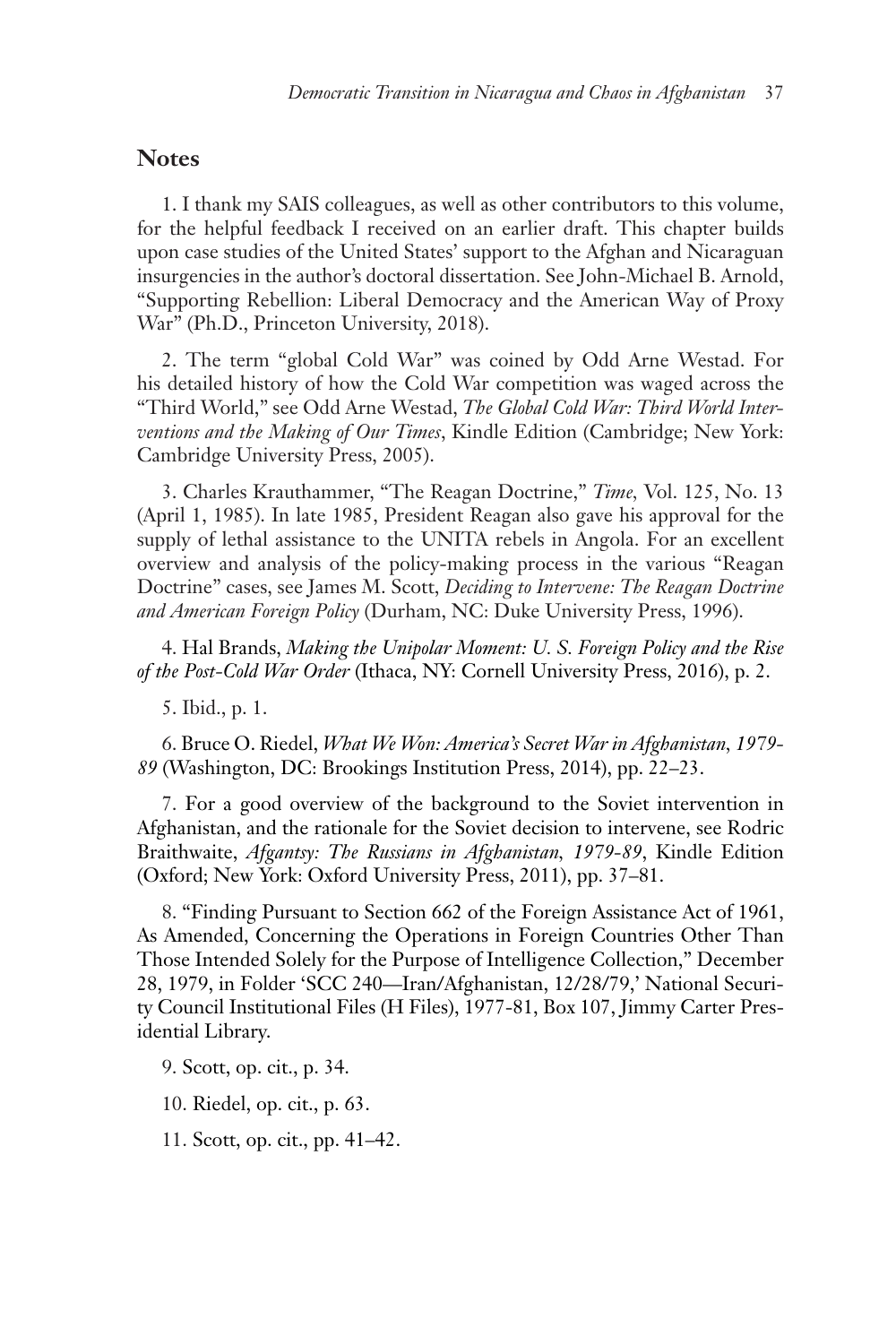12. Riedel, op. cit., pp. 117–22; Alan J. Kuperman, "The Stinger Missile and U.S. Intervention in Afghanistan," *Political Science Quarterly* 114, no. 2 (1999): 219–63.

13. Scott, op. cit., pp. 34–35; "CPI Inflation Calculator," accessed April 18, 2019, https://www.bls.gov/data/inflation\_calculator.htm.

14. William M. LeoGrande, *Our Own Backyard: The United States in Central America, 1977-1992* (Chapel Hill, NC: University of North Carolina Press, 1998), pp. 17–32.

15. Stephen Kinzer, *Blood of Brothers: Life and War in Nicaragua* (Cambridge, MA: Harvard University David Rockefeller Center for Latin American Studies, 2007), p. 79.

16. As one example of the U.S. government's assessment that the Sandinistas were arming guerillas in El Salvador, see "Memorandum, Nicaragua-Cuba: Support of Central American Revolutionaries," 28 September 1979, CIA National Foreign Assessment Center, in Folder 'Nicaragua: 7-9/79,' Records of the Office of the National Security Advisor, Country Files (NSA 6), Box 56, Jimmy Carter Presidential Library.

17. "Finding Pursuant to Section 662 of the Foreign Assistance Act of 1961, As Amended, Concerning the Operations in Foreign Countries Other Than Those Intended Solely for the Purpose of Intelligence Collection," December 1, 1981, Signed by President Ronald Reagan, https://www.brown.edu/ Research/Understanding\_the\_Iran\_Contra\_Affair/documents/d-all-45.pdf; Ronald Reagan, *The Reagan Diaries*, ed. Douglas Brinkley (New York: Harper-Collins, 2007), p. 52.

18. Duane R. Clarridge, *A Spy For All Seasons: My Life in the CIA* (New York, NY: Scribner, 1997), p. 200.

19. "Finding Pursuant to Section 662 of the Foreign Assistance Act of 1961, as Amended, Concerning Operations Undertaken by the Central Intelligence Agency in Foreign Countries, Other Than Those Intended Solely for the Purpose of Intelligence Collection," September 19, 1983, https://nsarchive2.gwu. edu//NSAEBB/NSAEBB210/1-Reagan%20Finding%209-19-83%20(IC%20 00203).pdf.

20. "National Intelligence Estimate, Nicaragua: Prospects for Sandinista Consolidation," August 1987, Available from CIA CREST, pp. 4 & 6, https:// www.cia.gov/library/readingroom/docs/CIA-RDP89M00699 R00220179000 8-1.pdf.

21. Clarridge, op. cit., pp. 199–202; Abigail T. Linnington, "Unconventional Warfare in U.S. Foreign Policy: U.S. Support of Insurgencies in Afghani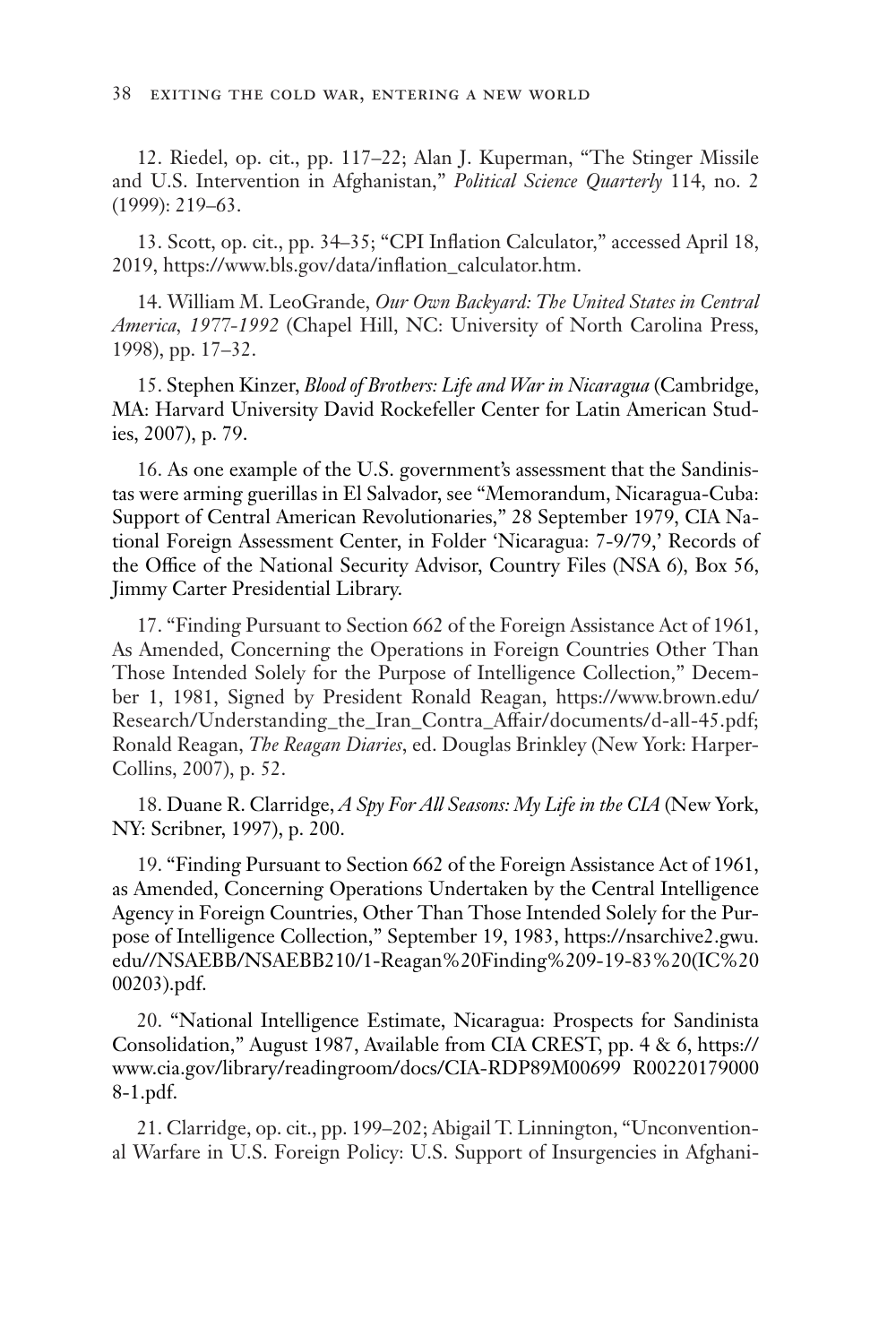stan, Nicaragua, and Iraq from 1979-2001" (Ph.D., Fletcher School of Law and Diplomacy (Tufts University), 2013), pp. 174–78.

22. LeoGrande, op. cit., pp. 343–46.

23. Ronald Reagan, "Address Before a Joint Session of the Congress on the State of the Union," February 6, 1985, https://www.presidency.ucsb.edu/ documents/address-before-joint-session-the-congress-the-state-the-union-5.

24. George P. Shultz, "America and the Struggle for Freedom." Address before the Commonwealth Club of California in San Francisco. Re-Printed in State Department Bulletin, April 1985. (Washington, DC: U.S. G.P.O., February 22, 1985).

25. Peter W. Rodman, *More Precious than Peace: The Cold War and the Struggle for the Third World* (New York: C. Scribner's Sons, 1994), pp. 270–71.

26. Krauthammer, "The Reagan Doctrine."

27. LeoGrande, op. cit., pp. 426–28; Robert Kagan, *A Twilight Struggle: American Power and Nicaragua, 1977-1990* (New York: Free Press, 1996), pp. 373–85.

28. Robert A. Pastor, "The War Between the Branches: Explaining U.S. Policy Toward Nicaragua, 1979-89," in *Public Opinion in U.S. Foreign Policy: The Controversy over Contra Aid*, ed. Richard Sobel (Lanham, MD: Rowman & Littlefield, 1993), p. 232.

29. Jack Nelson and Eleanor Clift, "Poindexter Resigns, North Is Fired: Leave as Meese Says Contras Got Iran Arms Funds: Not Fully Informed About Initiative, Reagan Asserts," *Los Angeles Times*, November 26, 1986, http://articles.latimes.com/1986-11-26/news/mn-15596\_1\_shipment.

30. Linnington, op. cit., pp. 211–12; Kagan, op. cit., pp. 523–26.

31. In Afghanistan, the Red Army faced a formidable insurgency that was highly-motivated, enjoyed significant popular support, and made adept use of the country's terrain. In Nicaragua, the Sandinista's own policies bred considerable opposition among many peasants, who buoyed the contras' ranks. See Lester W. Grau and Ali Ahmad Jalali, "Conclusion," in *The Other Side of the Mountain: Mujahideen Tactics in the Soviet-Afghan War, 10th Anniversary Edition* (Quantico, VA.: U.S. Marine Corps, Studies and Analysis Division, 2005); Scott, op. cit., p. 155.

32. For an examination of the Soviet Union's policies towards the "Third World," and the increased emphasis placed upon resolving "regional conflicts" from 1988 onwards, see Svetlana Savranskaya, "Gorbachev and the Third World," in Artemy M. Kalinovsky and Sergey Radchenko, eds., *The End of the*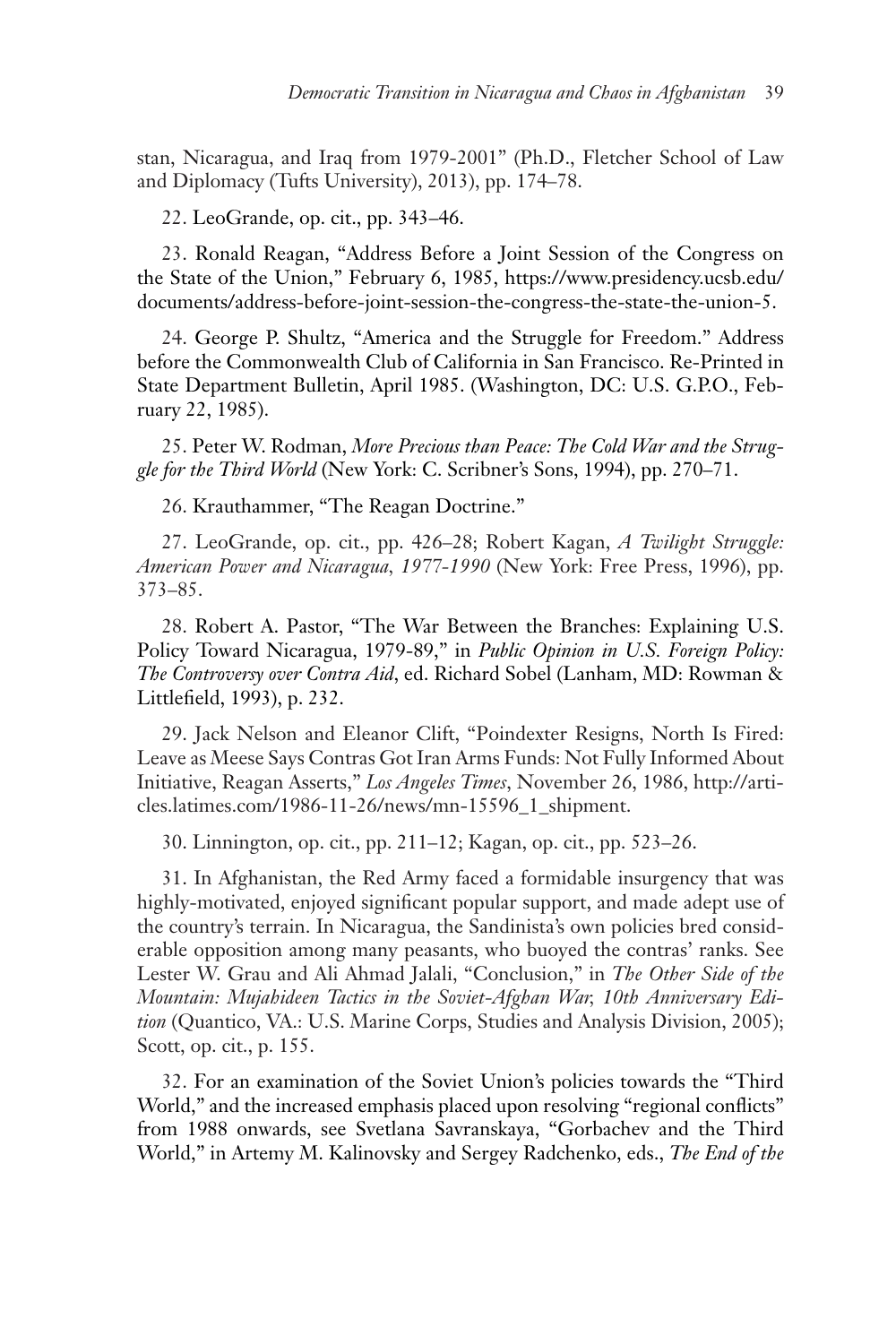*Cold War and the Third World: New Perspectives on Regional Conflict* (London; New York: Routledge, 2011).

33. LeoGrande, op. cit., pp. 530–32.

34. Kinzer, op. cit., p. 368.

35. As a CIA analysis from June 1988 reported, reviewing the previous decade, "while Soviet Bloc aid has increased, it has not kept up with Managua's needs." See "Nicaragua: Prospects for the Economy," 24 June 1988, CIA, Available from CIA CREST," p. 1, https://www.cia.gov/library/readingroom/ docs/CIA-RDP04T00990R000100650001-9.pdf.

36. LeoGrande, op. cit., p. 539; Kagan, op. cit., pp. 595–96.

37. "Minutes of the Communist Party of the Soviet Union (CPSU) Central Committee Politburo Meeting," November 13, 1986 (Excerpt), Available from the Wilson Center, Digital Archive, http://digitalarchive.wilsoncenter. org/document/111599.

38. Artemy M. Kalinovsky, *A Long Goodbye: The Soviet Withdrawal from Afghanistan* (Cambridge, MA: Harvard University Press, 2011).

39. Najibullah was previously known as Mohammad Najib, but having become president of Afghanistan in 1986 he subsequently added "ullah" to his last name in an effort to demonstrate his religiosity. See Peter Tomsen, *The Wars of Afghanistan: Messianic Terrorism, Tribal Conflicts, and the Failures of Great Powers*, vol. 1st ed. (New York: PublicAffairs, 2011), p. 227.

40. James Baker Talking Points for January 23, 1989 Cabinet Meeting, JAB Notes from 1/23/89 Cabinet Meeting (First Meeting of Bush Administration), James A. Baker Papers, Box 108, Folder 1, Public Policy Papers, Department of Rare Books and Special Collections, Princeton University Library.

41. Lindsey Gruson, "Latin Presidents Announce Accord on Contra Bases," *The New York Times*, February 15, 1989, http://www.nytimes.com/1989/02/15/ world/latin-presidents-announce-accord-on-contra-bases.html.

42. Kagan, op. cit., p. 633.

43. George H.W. Bush, "Remarks on Afghanistan and a Question-and-Answer Session With Reporters," February 16, 1989, https://www.presidency. ucsb.edu/documents/remarks-afghanistan-and-question-and-answer-session-with-reporters.

44. James Addison Baker, *The Politics of Diplomacy: Revolution, War, and Peace, 1989-1992* (New York: G.P. Putnam's Sons, 1995), p. 53.

45. Kagan, op. cit., p. 638.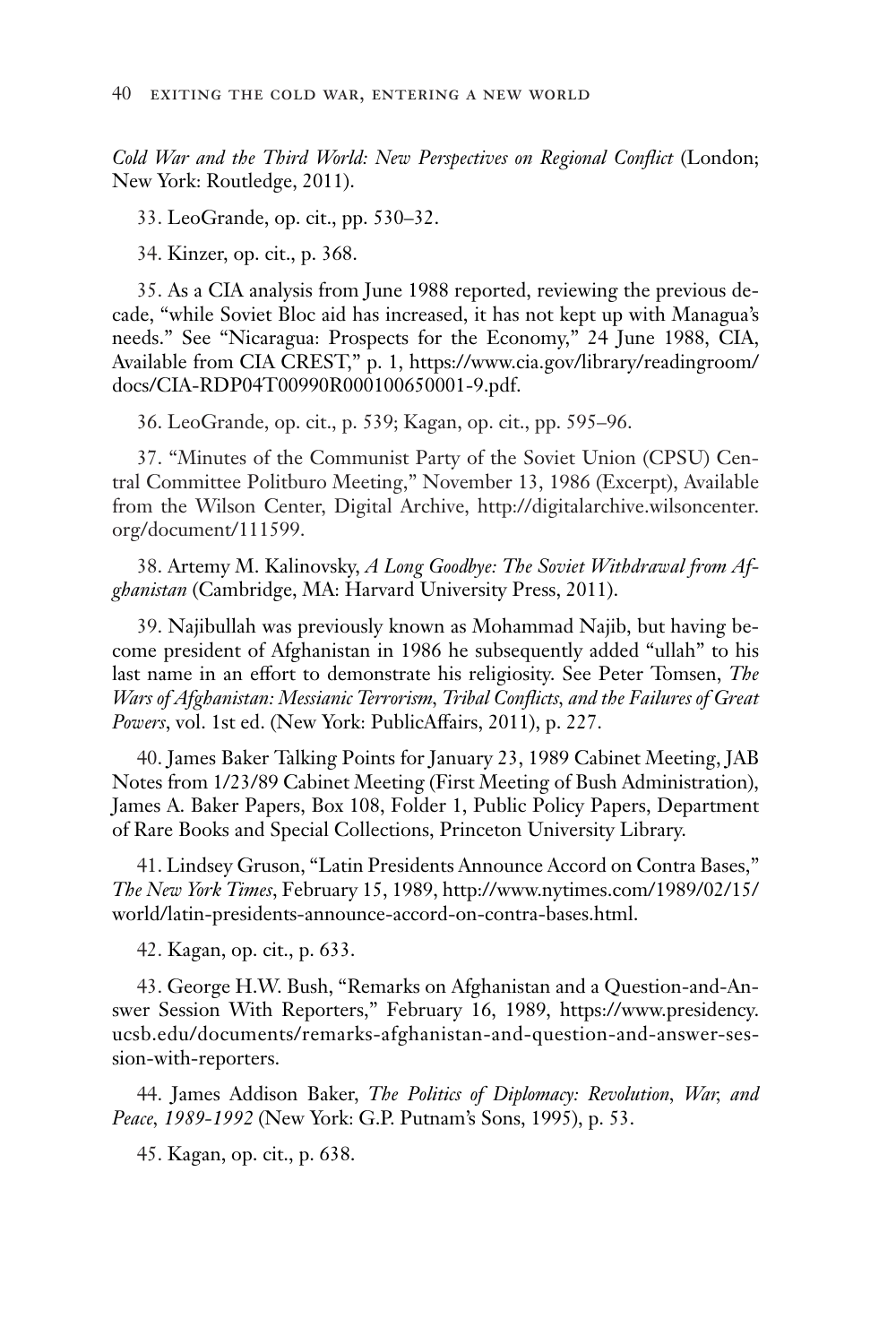46. To make that stipulation credible, four committees in Congress were granted the right to review the implementation of the plan in November 1989, and any one of them would have been able to halt further non-lethal aid to the contras at that time. LeoGrande, op. cit., p. 555.

47. "National Security Directive 8, May 1, 1989, U.S. Policy Toward Nicaragua and the Nicaraguan Resistance," Available from George H.W. Bush Presidential Library, https://bush41library.tamu.edu/files/nsd/nsd8.pdf.

48. Robert A. Pastor, *Not Condemned to Repetition: The United States and Nicaragua* (Boulder, CO: Westview Press, 2002), p. 233.

49. Scott, op. cit., p. 153.

50. Pastor, *Not Condemned to Repetition*, op. cit., p. 233.

51. "National Security Directive 25, U.S. Policy Toward the February 1990 Nicaragua Election," Available from George H.W. Bush Presidential Library, September 22, 1989, https://bush41library.tamu.edu/files/nsd/nsd25.pdf.

52. Baker, *The Politics of Diplomacy*, op. cit., pp. 59–60.

53. LeoGrande, op. cit., p. 558.

54. Savranskaya, op. cit., pp. 30–35.

55. William Taubman, *Gorbachev: His Life and Times* (New York: W.W. Norton & Company, Inc, 2017), p. 427.

56. Pavel Palazhchenko, *My Years with Gorbachev and Shevardnadze: The Memoir of a Soviet Interpreter* (University Park, PA: Pennsylvania State University Press, 1997), p. 171.

57. Pastor, *Not Condemned to Repetition*, op. cit., p. 258.

58. LeoGrande, op. cit., p. 562.

59. Memorandum of Telephone Conversation Between President Bush and President Oscar Arias of Costa Rica, February 26, 1990, Available from the George H.W. Bush Presidential Library, https://bush41library.tamu.edu/files/ memcons-telcons/1990-02-26--Arias.pdf.

60. Robert Michael Gates, *From the Shadows: The Ultimate Insider's Story of Five Presidents and How They Won the Cold War*, vol. 1st Touchstone ed. (New York: Touchstone, 1997), p. 436.

61. "National Security Directive 3," February 13, 1989, Available from George H.W. Bush Presidential Library, https://bush41library.tamu.edu/files/ nsd/nsd3.pdf.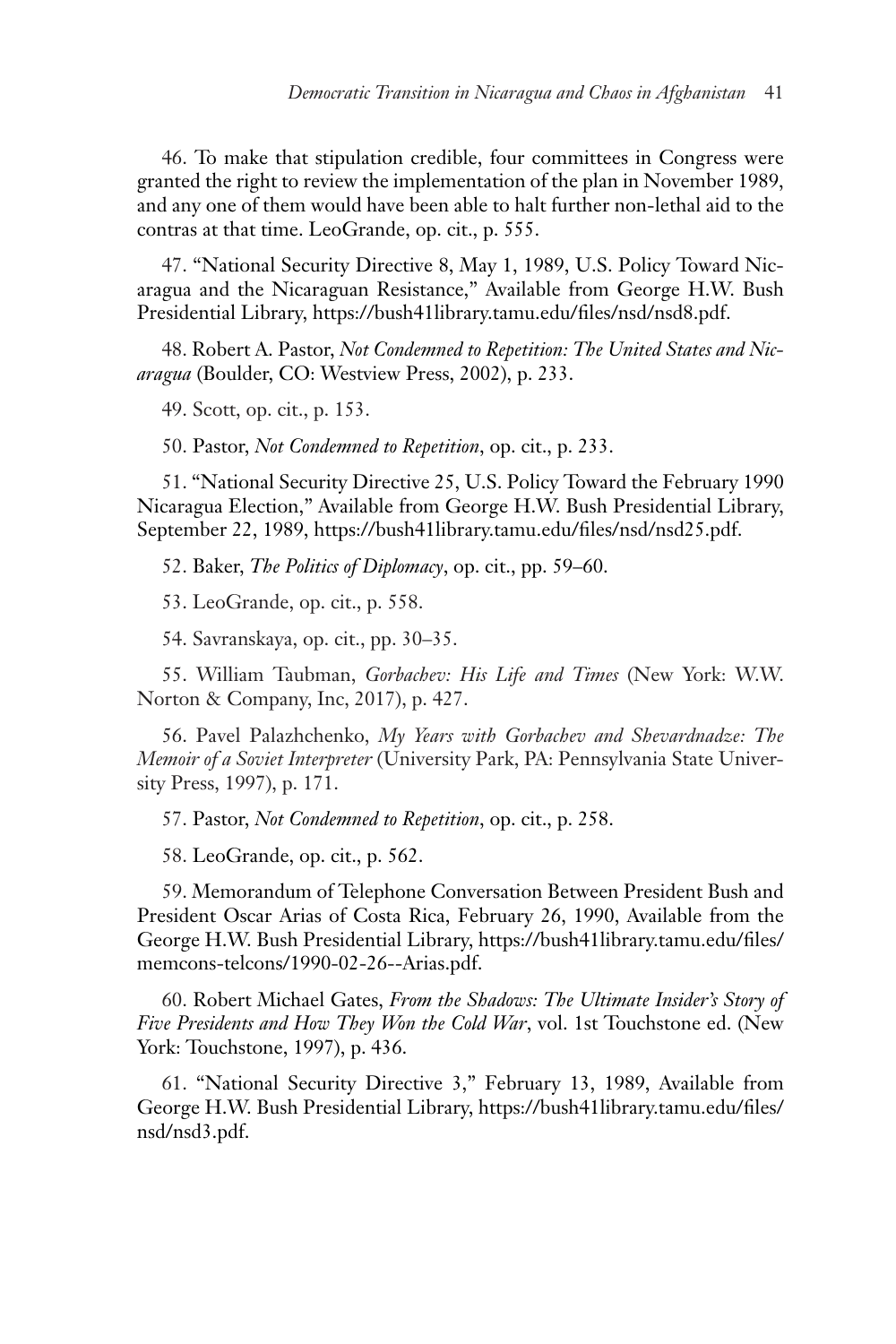62. "Afghanistan: Regime Military and Political Capabilities After the Soviet Withdrawal," October 1988, CIA Directorate of Intelligence, p. iii, https://www. cia.gov/library/readingroom/docs/CIA-RDP89S01450R000500510001-6.pdf.

63. Memorandum of Conversation, President's Meeting with Prime Minister Benazir Bhutto of Pakistan, February 24, 1989, 4:51-5:22 p.m., American Ambassador's Residence, Tokyo, Japan, Available from George H.W. Bush Presidential Library, https://bush41library.tamu.edu/files/memcons-telcons/1989-02-24--Bhutto.pdf.

64. Artemy M. Kalinovsky, "The Failure to Resolve the Afghan Conflict, 1989-1992," in Artemy M. Kalinovsky and Sergey Radchenko, eds., *The End of the Cold War and the Third World: New Perspectives on Regional Conflict* (London; New York: Routledge, 2011), p. 140.

65. Anne Stenersen, *Al-Qaida in Afghanistan* (Cambridge University Press, 2017), p. 22.

66. Riedel, op. cit., p. 129.

67. Barnett R. Rubin, *The Search for Peace in Afghanistan: From Buffer State to Failed State* (New Haven: Yale University Press, 1995), p. 29.

68. Scott, op. cit., p. 35.

69. Memorandum of Conversation, Meeting with Eduard Shevardnadze, Foreign Minister of the Soviet Union, September 21, 1989, 2:00 p.m.-3:05 p.m. EDT, The Oval Office, Available from the George H.W. Bush Presidential Library, https://bush41library.tamu.edu/files/memcons-telcons/1989-09- 21--Shevardnadze.pdf.

70. "Joint Statement by U.S. Secretary of State James Baker and Soviet Foreign Minister Eduard Shevardnadze, September 23,1989," Reprinted in Department of State Bulletin, November 1989, Volume 89, Number 2152.

71. Memorandum of Conversation, Bush–Gorbachev, Second Expanded Bilateral Meeting, Malta, 4:35 p.m.—6:45 p.m., December 3, 1989, Document No. 85, in Svetlana Savranskaya and Thomas Blanton, *The Last Superpower Summits: Gorbachev, Reagan, and Bush: Conversations That Ended the Cold War*, National Security Archive Cold War Readers. (New York: Central European University Press, 2016).

72. Ibid.

73. Memorandum of Conversation by United States Department of State, Meeting between Secretary Baker, President Gorbachev, Foreign Minister Eduard Shevardnadze, Friday February 9, 1990, 1:00pm-3:00pm, The Kremlin, Moscow, Mandatory Declassification Review (MDR) Case No. M-2017- 12668, Doc No. C16449222.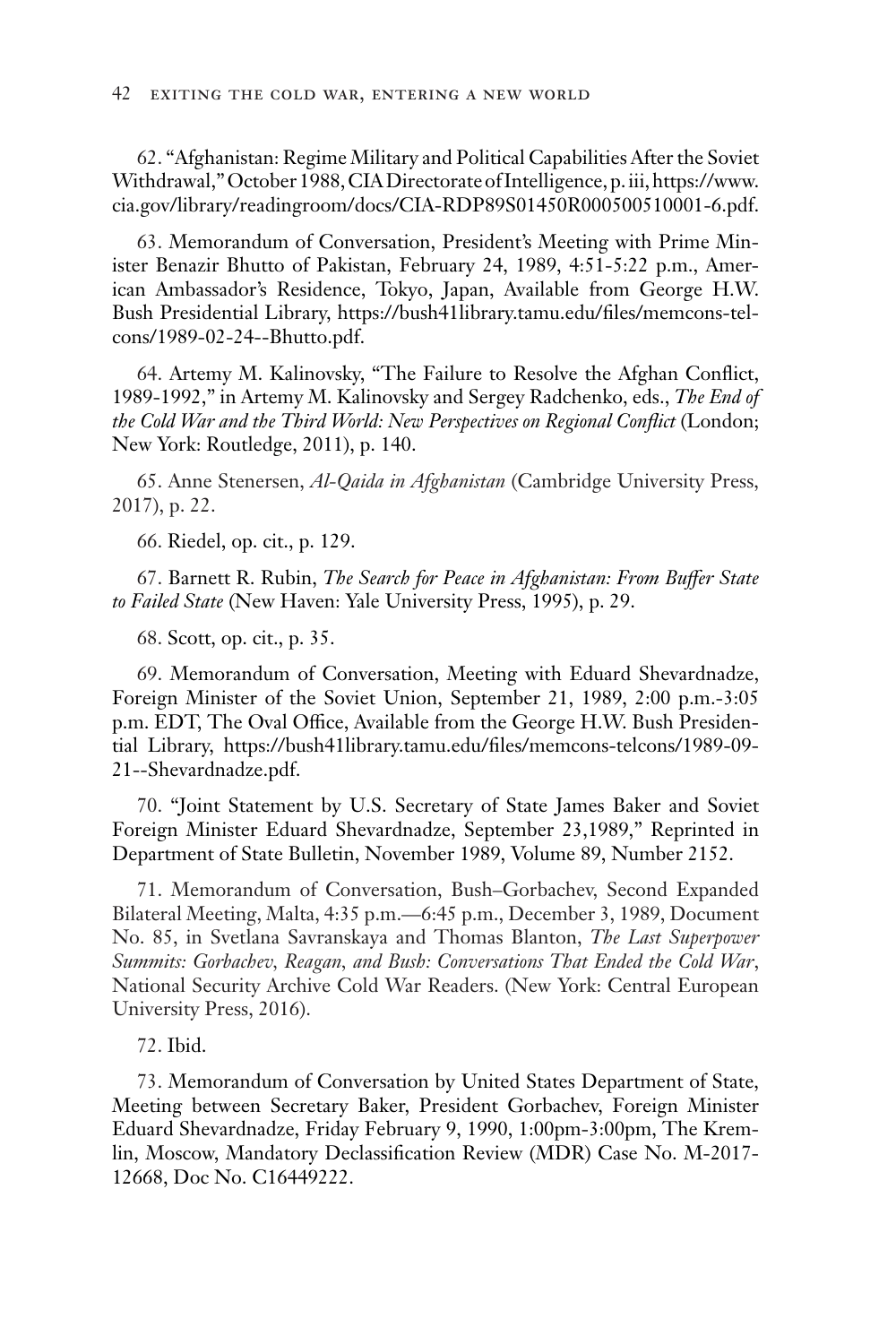74. Ibid.

75. Ibid.

76. Tomsen, op. cit., pp. 361–63.

77. Memorandum of Conversation between Secretary Baker and Eduard Shevardnadze, Prepared by U.S. Department of State, Meeting on March 20, 1990, 6:00pm—9:30pm, Windhoek, Namibia, Available from the National Security Archive, https://nsarchive2.gwu.edu//dc.html?doc=5752902-National-Security-Archive-Doc-18-Memorandum-of.

78. Ibid.

79. Ibid.

80. I am very grateful to Thomas Blanton, director of the National Security Archive, for telling me about the existence of this cable. "Memorandum for the President," Sent via Cable, From James A. Baker III to George Bush, March 20, 1990, Subject: My Meeting With Soviet Foreign Minister Shevardnadze, Folder 'Special Separate USSR Notes Files, Gorbachev Files,' OA/ID 91126-006, Brent Scowcroft Collection, Bush Presidential Records, George HW Bush Presidential Library.

81. Ibid.

82. All the quotes are from the following document: Memorandum of Conversation, Bush–Gorbachev, Final Private Meeting, Camp David, June 2, 1990, 11:15 a.m.—12:59 p.m., and 3:00 p.m., Document No: 102, in Savranskaya and Blanton, *The Last Superpower Summits,* op. cit.

83. Ibid.

84. Tomsen, op. cit*.*, p. 425.

85. Rubin, op. cit., p. 109.

86. Kalinovsky, *A Long Goodbye,* op. cit., pp. 194–95.

87. Tomsen, op. cit., p. 397.

88. Ibid, p. 435.

89. Rubin, op. cit., p. 111.

90. "US-Soviet Joint Statement on Afghanistan," Released in Moscow on September 13, 1991, in US Department of State Dispatch, Bureau of Public Affairs, September 16, 1991, Volume 2, No. 37.

91. Tomsen, op. cit., p. 463.

92. Ibid, p. 435.